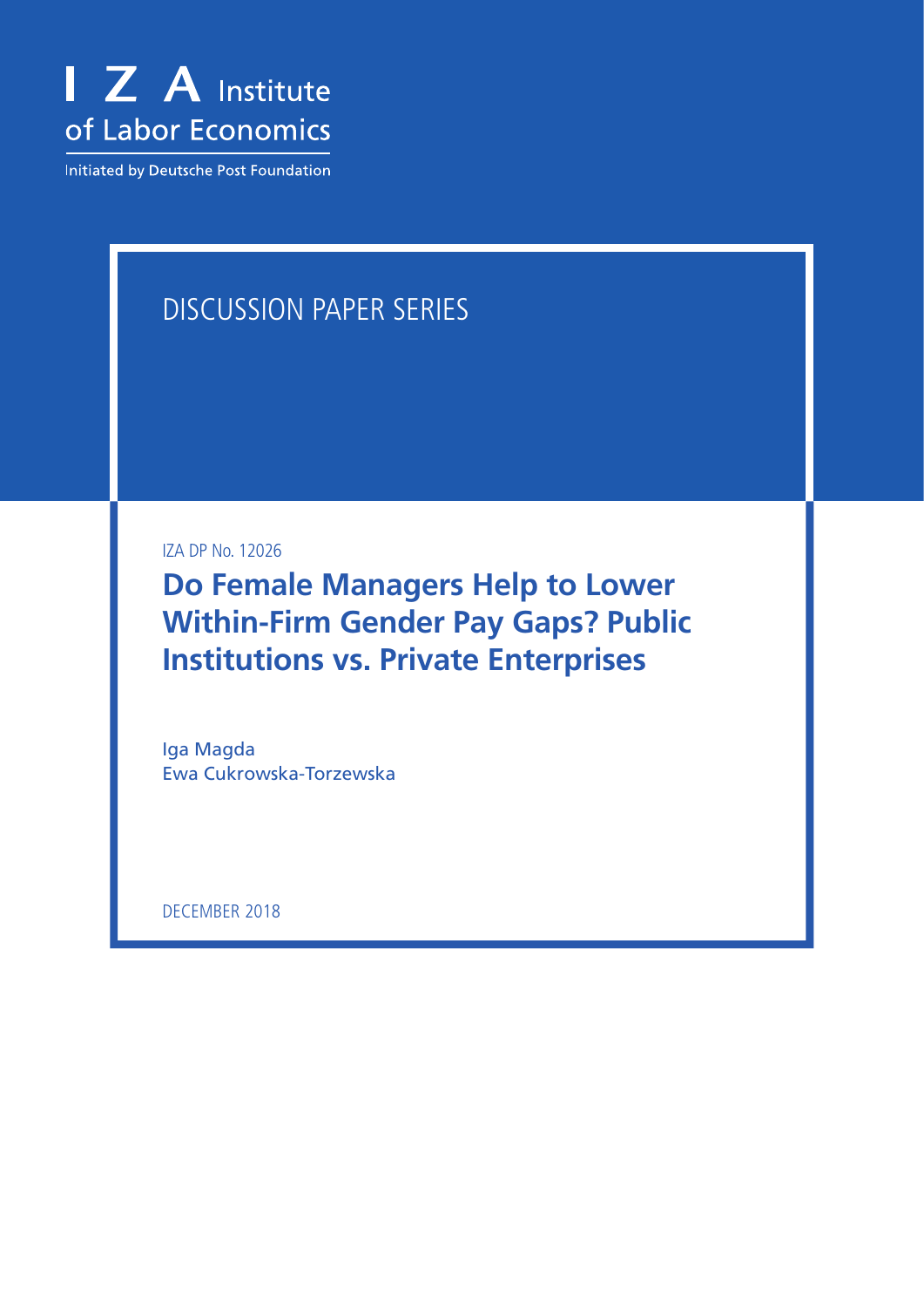

Initiated by Deutsche Post Foundation

# DISCUSSION PAPER SERIES

IZA DP No. 12026

# **Do Female Managers Help to Lower Within-Firm Gender Pay Gaps? Public Institutions vs. Private Enterprises**

**Iga Magda** *IBS, Warsaw School of Economics and IZA*

**Ewa Cukrowska-Torzewska** *IBS and University of Warsaw*

DECEMBER 2018

Any opinions expressed in this paper are those of the author(s) and not those of IZA. Research published in this series may include views on policy, but IZA takes no institutional policy positions. The IZA research network is committed to the IZA Guiding Principles of Research Integrity.

The IZA Institute of Labor Economics is an independent economic research institute that conducts research in labor economics and offers evidence-based policy advice on labor market issues. Supported by the Deutsche Post Foundation, IZA runs the world's largest network of economists, whose research aims to provide answers to the global labor market challenges of our time. Our key objective is to build bridges between academic research, policymakers and society.

IZA Discussion Papers often represent preliminary work and are circulated to encourage discussion. Citation of such a paper should account for its provisional character. A revised version may be available directly from the author.

|                                                    | IZA – Institute of Labor Economics                   |             |
|----------------------------------------------------|------------------------------------------------------|-------------|
| Schaumburg-Lippe-Straße 5–9<br>53113 Bonn, Germany | Phone: +49-228-3894-0<br>Email: publications@iza.org | www.iza.org |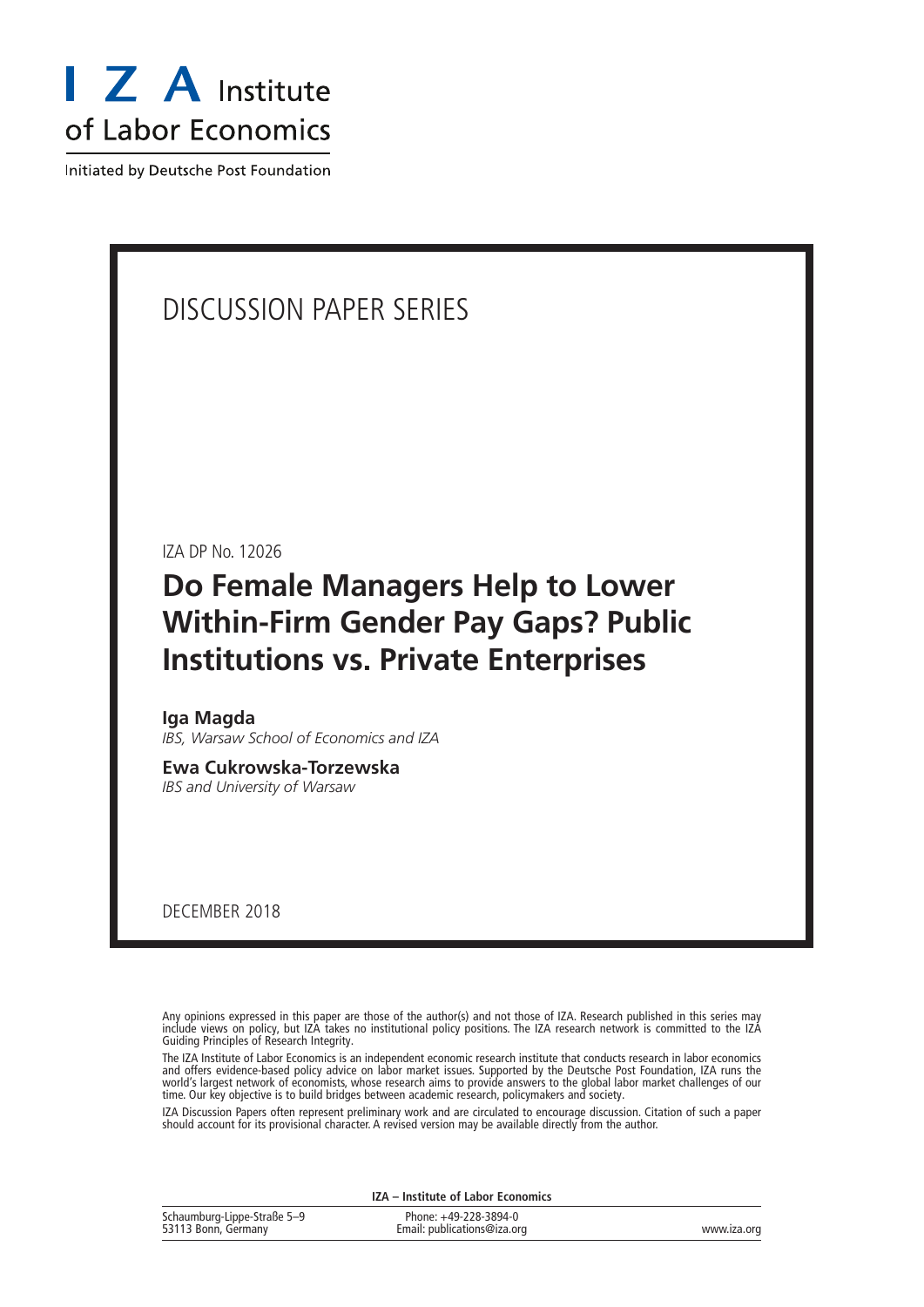# ABSTRACT

# **Do Female Managers Help to Lower Within-Firm Gender Pay Gaps? Public Institutions vs. Private Enterprises\***

We analyze the link between the presence of female managers and the size of the firmlevel gender pay gap, looking separately at the private and public sector. Using a large linked employer-employee dataset for Poland and a non-parametric and parametric decompositions, we find that higher presence of female managers is associated with more pay advantage towards women in selected types of public sector units: the ones in which remunerations of women and men are already equal, and a large share of the workforce is tertiary-educated. The effects are, however, relatively small in size. In private establishments, lower gender wage inequality is associated with higher shares of female workers, but not female managers.

| JEL Classification: | J16, J31, J45                                                                                             |
|---------------------|-----------------------------------------------------------------------------------------------------------|
| Keywords:           | gender wage gap, wage inequalities, public sector,<br>female managers, Nopo decomposition, Oaxaca-Blinder |
|                     | decomposition                                                                                             |

#### **Corresponding author:**

Iga Magda Institute for Structural Research (IBS) Wiśniowa 40B/8 02-520 Warsaw Poland E-mail: iga.magda@ibs.org.pl

<sup>\*</sup> This Paper is forthcoming in Feminist Economics. This paper has benefited from the financial support provided by the Narodowe Centrum Nauki/ National Science Center, Poland DEC-2013/10/E/HS4/00445. Ewa Cukrowska-Torzewska gratefully acknowledges the support of the Foundation for Polish Science (FNP). We would like to thank Joanna Tyrowicz and participants of the 2016 EALE and 2016 WIEM conference for their comments and remarks. The usual disclaimers apply.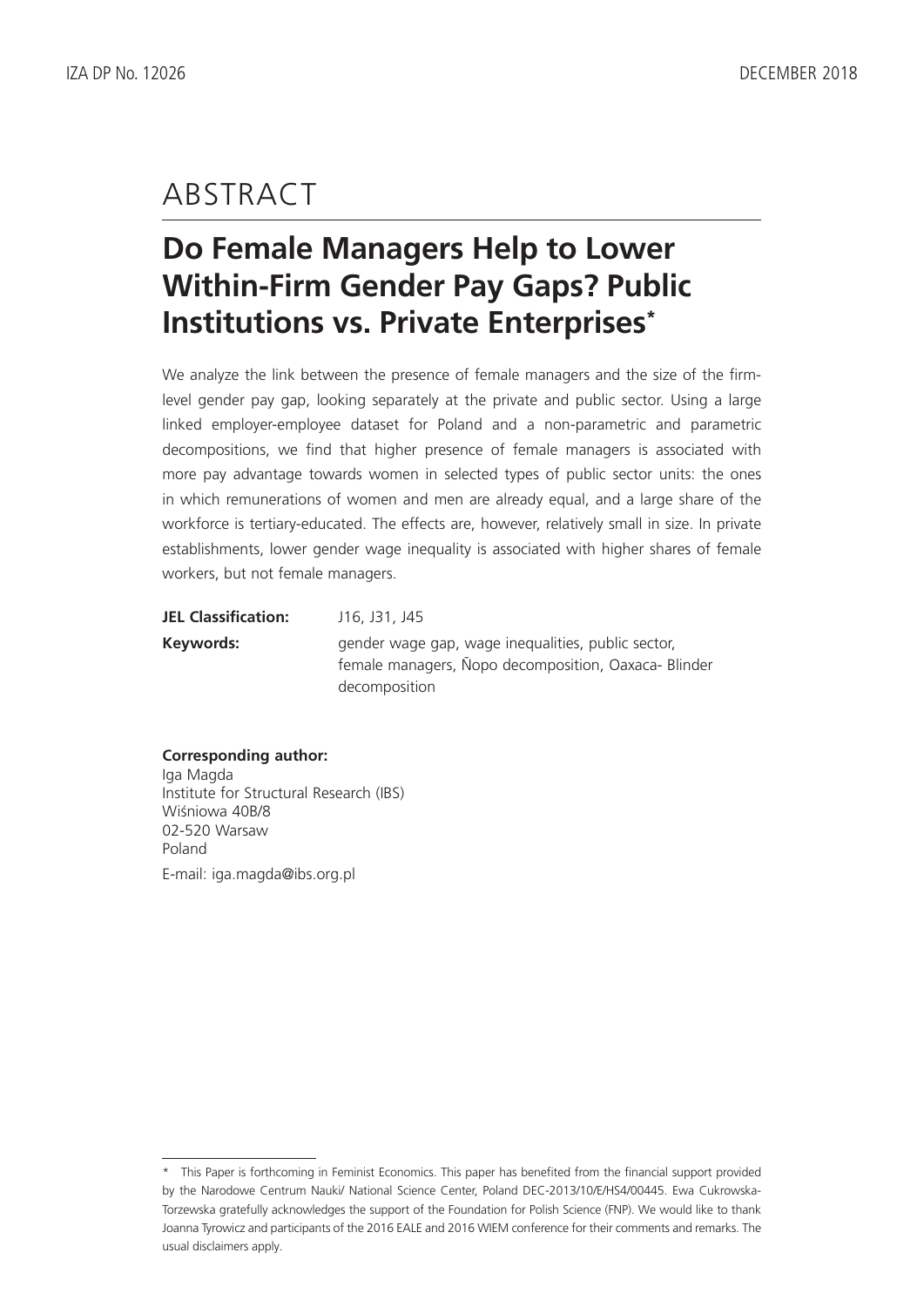### 1. Introduction

The issue of the gender pay gap continues to attract the attention of both researchers and of policymakers. The policy options for reducing both the gender gap in employment and in wages include more and more of firm-level actions, such as adopting "equal pay for equal work" policies and the need to report firm-level pay gaps, adopting regulations aimed at increasing the share of managers, and especially of board members, who are female; and encouraging firms and institutions to increase female participation in the top levels of management. The existing evidence on the role that female managers play in shaping wage inequalities is, however, still scarce and this motivates our study. In this paper we want to contribute new insights to the ongoing debate on the role that female managers play in achieving wage equality and complying with the equal pay regulations at the firm level. We investigate the following questions: (i) how does the share of females in managerial positions affect within-firm gender inequality in pay, (ii) is the role of female managers different in the public and private sector, and in particular, could the larger share of managers who are female in the public sector explain its lower gender wage inequality. The latter is among the points the existing research has failed to address.

Most of the findings that exist on this topic refer to private sector firms in western Europe or the US, and thus may not be relevant for firms in less developed countries. There are also virtually no studies that have looked at public sector employees, which tend to have lower pay dispersion and different wage and management policies than private sector companies (Burgess and Ratto 2003; Lucifora and Meurs 2006; Weibel, Rost and Osterloh 2010).

In this study we focus on Poland, which is an interesting country to study in this context from four points of view. First, despite the significant structural changes that have occurred in the country over the past three decades, the share of public sector employment is still large (30 percent of total paid employment). Thus, to explain the gender wage gap in the Polish labor market, it is important to understand the wage policies and the smaller gender gap in the public sector. Second, Poland is one of the few economies in which there is a large discrepancy between the raw difference in the average wages of men and women (according to Eurostat statistics around 6-9 percent; lower than in most other European countries<sup>1</sup>) and the adjusted (unexplained) pay gap, which amounts to over 20 percent (e.g., Mysíková 2012; Van der Velde, Tyrowicz, and Goraus 2017). Third, Poland has both a relatively large share of well educated women and of women in management positions, in particular in the financial sector and entrepreneurial ranks (Leven 2008). Fourth, the public sector wage premium patterns, particularly with respect to gender, are similar to those in the other central and eastern European (CEE) countries, but differ from those in the countries of western Europe (Gregory and Borland 1999; Grotkowska and Wincenciak 2014). These differences in historical development of gender participation and pay levels in the private and public sector make us hypothesize on the potential differences in pay gaps' determinants between the CEE and other developed countries.

We also make methodological contributions to the existing literature. To estimate firm-level gender pay gaps, in addition to the standard Oaxaca-Blinder decomposition (Oaxaca 1973, Blinder 1973) we use a non-parametric approach proposed by Ñopo (2008) and base our analysis on a large set of linked employer-employee data. This allows us to estimate gender wage gaps within each firm, and thus to

*<sup>1</sup>* These Eurostat figures encompass data on fewer sectors than the country-level data we use, which -at least in Poland- reveal substantially lower raw gender pay gaps (in 2012 the Statistics Poland reported an average raw pay gap of 12 percent).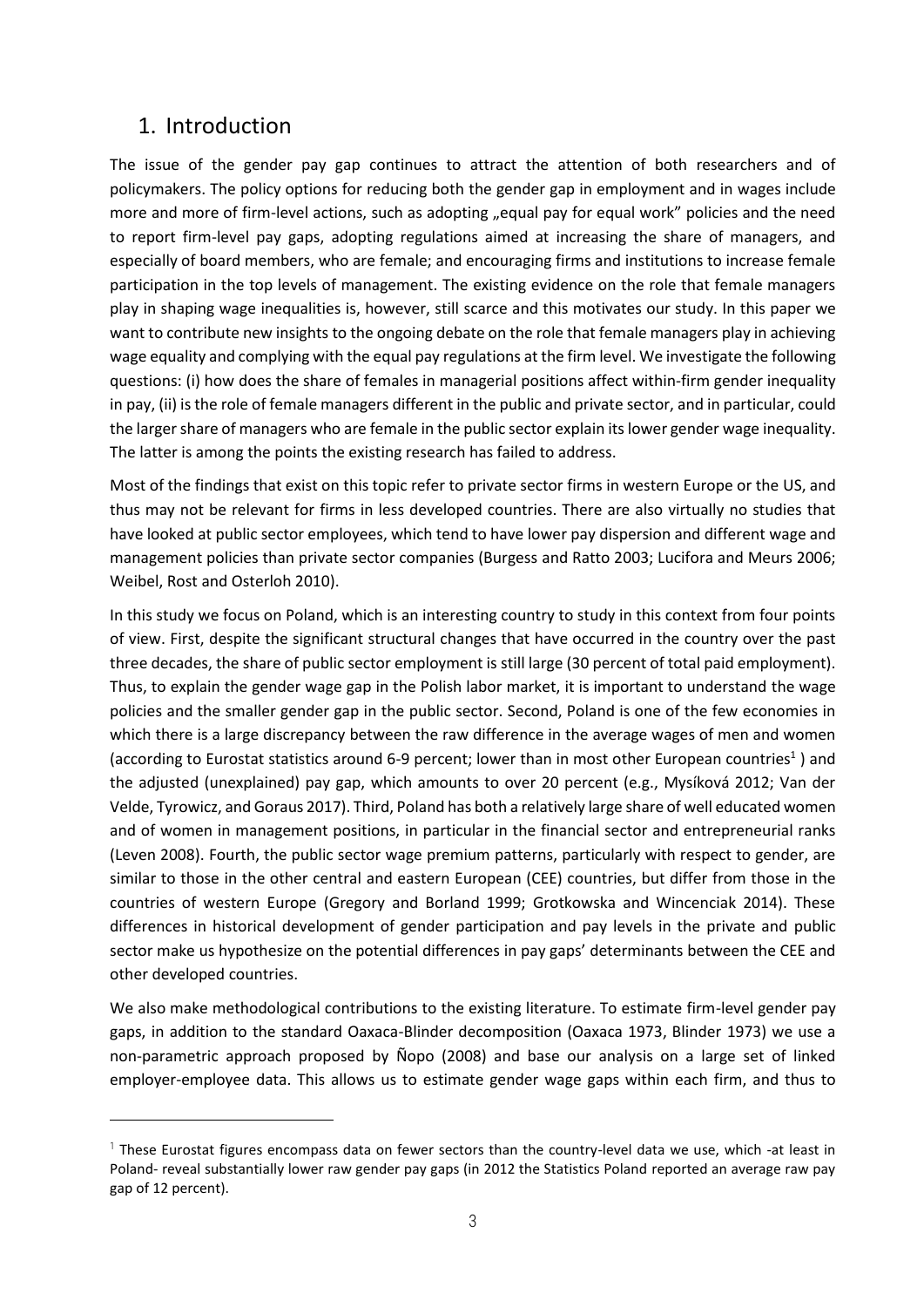better control for segregation effects and firm heterogeneity. We also account in detail for coworker characteristics in order to better capture unobserved differences between firms with respect to skills, productivity, and human resources policies. We analyze the distributions of firm-level gender pay gaps, distinguishing between the public and the private sectors. Using these approaches, we add to the investigation of the relationship between gender segregation, female management, and the magnitude of the unexplained gender wage gap in the public and the private sectors.

Our results suggest that the role of female workers in affecting firm-level gender wage inequality is different in the private and public sector. We find that for private companies the meaningful factor is the share of female workers in the workplace, as their increased share is associated with reduced wage inequalities (which stands in contrast to studies for other countries). In public units, it is the presence of female managers that appears to be more important. Female managers are likely to affect within firm gender pay gaps in a subset of public institutions: namely, those that already advantage women in terms of pay and have relatively high-skilled workforce. These institutions are most likely to operate in the areas of education and public administration, and to have younger and more flexible employees than other public entities.

# 2. Gender pay inequality in the public and private sector and the role of female management

Below we focus on selected strands of literature we link in our analysis: i.e., the gender wage gap, the differences in pay gaps between the public and the private sectors and the role of female workers and female managers in shaping wage inequality by gender.

The gender wage gap is a well-established finding that has been researched in a number of countries. Extensive overviews of the existing evidence have, for example, been provided by Blau and Kahn (1999, 2017), Weichselbaumer and Winter-Ebmer (2005) and Booth (2009). Personal characteristics usually explain only a small part of the total wage gap (Christofides, Polycarpou, and Vrachimis 2013). Women's career decisions, shorter working hours, and occupational segregation contribute to between 30 percent and 60 percent of the wage differential (Blau and Kahn 1999; OECD 2012). The time women spend on childbearing and family and housework responsibilities also increases the gap (Hundley 2001; Manning and Swaffield 2008; Cutillo and Centra 2017) and leads to the motherhood wage penalty and the fatherhood premium (e.g. Correll, Benard and Paik 2007; Cukrowska-Torzewska and Lovasz 2016; Angelov, Johansson and Lindahl 2016). According to Goldin (2014) the gap is also largely due to firms' policies disproportionately rewarding particular working time arrangements. Other possible sources of the gender wage gap include psychological and behavioral differences between men and women, whereby men are assumed to earn higher wages because they are more career-oriented and competitive than women (Booth 2009). Nevertheless, a large share of the gap remains unexplained (OECD 2012); though it is unclear what part of the gap is attributable to discriminatory practices (Monk-Turner and Turner 2011).

The size of the gender wage inequality is often found to differ between the public and private sector. Most of the empirical literature finds that gender wage inequality is less pronounced among public sector than among private sector employees (Zweimuller and Winter-Ebmer 1994; Arulampalam, Booth and Bryan 2007; Barón and Cobb-Clark 2010; Cai and Liu 2011). This is likely because public institutions are more subject to government regulations and policies than private employers, thus the former may be more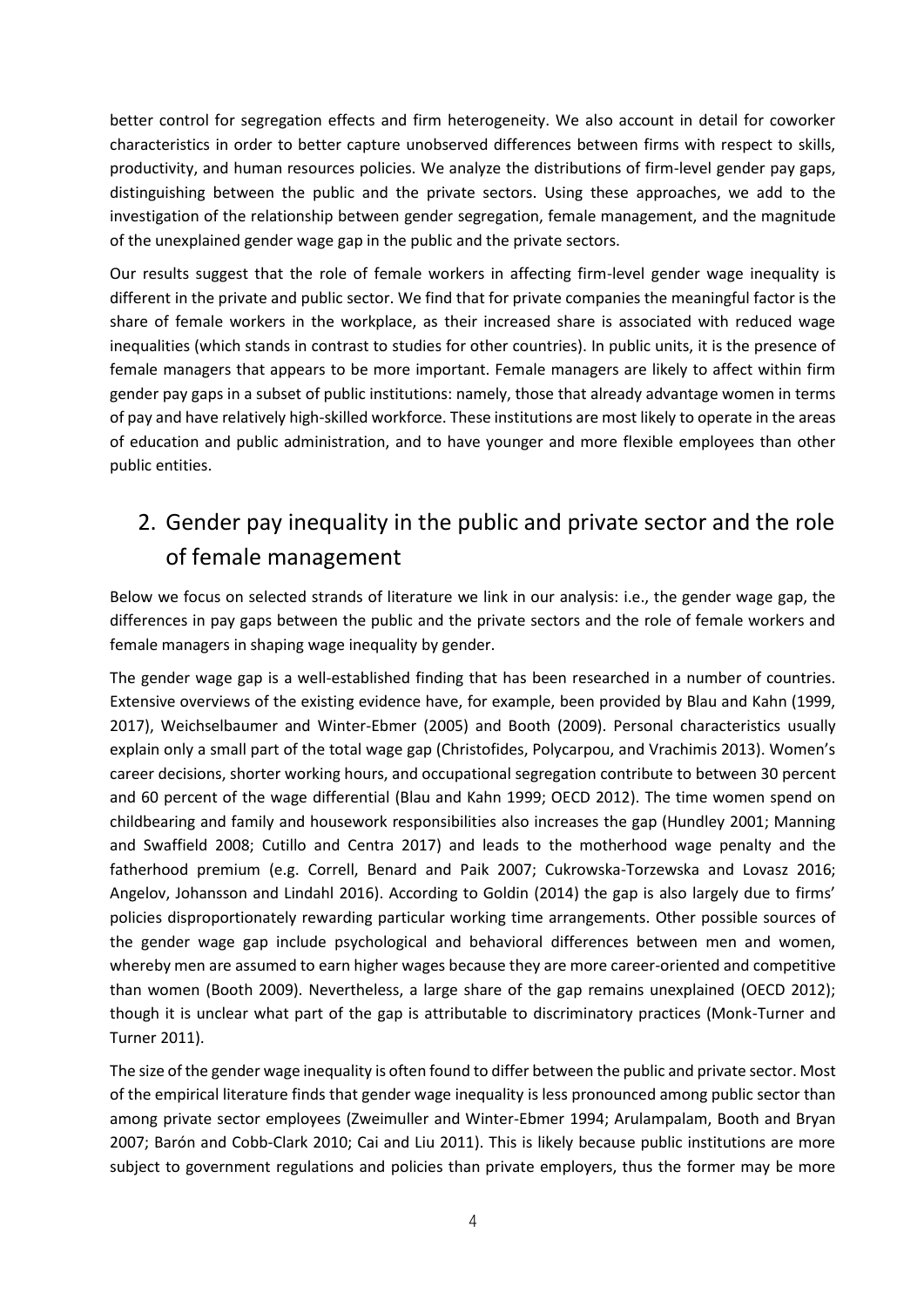likely than the latter to enforce strict anti-discriminatory and equal opportunities laws and policies (Arulampalam et al. 2007). Public sector employees are also more likely than private sector workers to be covered by collective agreements, which tend to reduce wage inequalities (Meng and Meurs 2004; Felgueroso, Perez-Villadoniga and Prieto-Rodriguez 2008; Antonczyk, Fitzenberger, and Sommerfeld 2010). The differences in the gender wage gap by sector may also be attributed to relatively higher wages, which women earn in the public sector (Gregory and Borland, 1999). However, this turns out to be true for well-developed countries, and does not hold for transition economies for which a negative public sector wage premium is reported (Lausev, 2014). The results of a recent study for Poland (Grotkowska and Wincenciak 2014) revealed that public sector workers experience a negative wage premium of around 5 percent; and that women in Poland are subject to a higher negative public sector wage premium than men.

Finally, the current studies are rather inconclusive on the role of women, and managers that are female, in shaping gender wage inequality. Higher shares of female workers tend to be associated with higher raw gender pay gaps (Reilly and Wirjanto 1999; Bayard, Hellerstein, Neumark and Troske 2003; Korkeamäki and Kyyrä 2006), but their relationship with the adjusted pay gap is either also positive (Macpherson and Hirsch 1995; Carrington and Troske 1998; Vieira, Cardoso and Portela 2005), or statistically insignificant (Meng 2004; Heinze and Wolf 2008). The positive association is likely driven by the occupational composition of men and women within the firm, and particularly by an overrepresentation of women in low-paid positions (Macpherson and Hirsch 1995).

The role of managers who are female in shaping gender wage gap is also far from clear. Existing studies differ in terms of the types of firms studied, management layers considered, firm outcomes measured, and the assessments of the interactions between all of these factors and firms' wage policies. Flabbi, Moro and Schivardi (2014) found that the presence of a female CEO reduces the gender pay gap at the top, lowers it at the bottom, and has no effect at the mean. Hultin and Szulkin (2003) and Cohen and Huffman (2007) found that female representation in management reduces gap, but the effect appears to be stronger for the second level of management (Hirsch 2013). Bertrand, Black, Jensen and Lleras-Muney (2014) show that the increased presence of female board members has essentially no effect on the gap. The analysis of Gagliarducci and Paserman (2015) in turn revealed that the effect of female leadership depends on the share of women in the second layer of the organization. What is important in the context of this study, the existing evidence relates virtually only to private sector companies, whereas the results are likely to be different for the public sector. The question whether these findings are universal and can be extended to economies with a different level of development and institutional setting, remains open.

Why would a gender pay gap among firm's workers be related to the gender of the organization's managers? First, the characteristics of the managers, including their leadership styles and shared values, which differ by gender, are important for firm performance (Bertrand and Schoar 2003; Bloom and van Reenen, 2010; Vieito 2012). For instance, compared to male managers, female managers are more likely to hoard labor (Matsa and Miller 2013) or to spend large amounts on CSR or environmental projects (Post, Noushi and Rubow 2011; Marquis and Lee 2013). Second, female managers spend less time on internal management and networking than their male counterparts (Jacobson, Palus, and Bowling, 2009). Women are also less willing to compete and less likely to take risk (e.g. Datta Gupta, Poulssen and Villeval 2013); they use soft skills to manage, rather than a hierarchical approach (Kaplan, Klebanov and Sorensen 2012). These gender-specific leadership styles might translate into different promotion and pay policies. Firms with more female board members and female managers are more likely to promote and attract women to top management (Matsa and Miller 2011; Bossler, Mosthaf and Schank 2016) and have lower pay gaps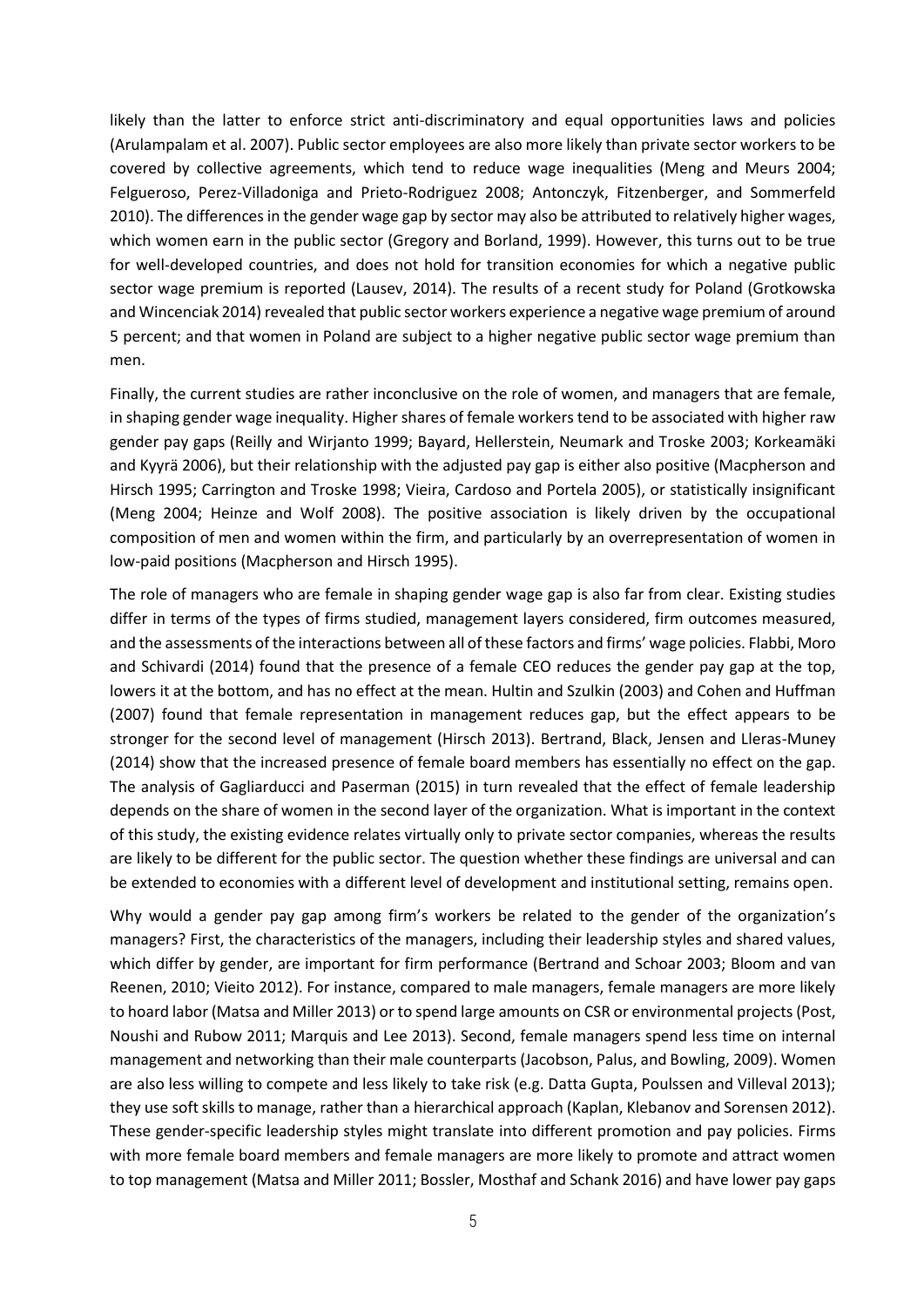between the CEO and vice-presidents, compared to male-led companies (Vieito 2012). If all or a portion of the gender pay gap is due to discrimination, we might expect that the presence of more women at the management layer would narrow the gap. One potential explanation for this is that women may be more likely than men to promote female-friendly workplace policies such as the provision of child care (Stumbitz, Lewis and Rouse 2018) ). A second potential explanation is that female managers may be more efficient than men in mentoring other female workers, and women may be more likely than men to benefit from it (Athey, Avery and Zemski 2000). A third possible reason relates to theories of labor market discrimination, which predict that if women are less likely than men to discriminate against other women, organizations in which there are more women should have a smaller unjustified gender wage gap. This is especially relevant for discrimination against women due to motherhood and positive discrimination against men due to fatherhood.

## 3. Data

We use data from the 2012 Structure of Wages and Salaries by Occupations Survey (SWSS), a large matched employer-employee database collected by the Statistics Poland<sup>2</sup>. It covers individuals employed in establishments (local units) with at least 10 workers, and provides information on their earnings, working time, jobs held and employer characteristics. The SWSS serves as a basis for the European Structure of Earnings Survey (SES), though using the original SWSS dataset has the advantage of covering the entire public sector<sup>3</sup>.

SWSS has a two-step sampling scheme: of local units and then of employees (this drawing is based on their occupation and gender). Thus, we do not observe all the employees in a firm, but use the employeebased frequency weights to account for those that are not included in the survey. For example, we can observe firm with 100 employees, but the data for employees covers only e.g. 50 observations. Each of the 50 employees is then assigned a weight, so that the weighted number of observations is equal to 100.

We derive the measure of an hourly wage using information on monthly salary (regular and over hours payments) and yearly bonuses. We also specify several additional indicators describing the firm-specific employment structure, including the firm's share of female employees, and share of women working in managerial positions<sup>4</sup>. An individual is considered a manager if he/she is working in an occupation with ISCO code 1 ("Managers"). We also account for the structure of employment with respect to age, education, and employment contract (open-ended/fixed-term).

<sup>&</sup>lt;sup>2</sup> Detailed description of the dataset can be found at https://stat.gov.pl/en/topics/labour-market/workingemployed-wages-and-salaries-cost-of-labour/structure-of-wages-and-salaries-by-occupations-in-october-2010,4,2.html. This paper uses Statistics Poland data, which has no responsibility for the results and conclusions which are those of the authors.

 $3$  We use the terms "firms", "enterprises" and "establishments" both for the private and public sector units, but the public ones include also units such as ministries or government agencies. Also, the ESES survey is a survey of local units and we do not have information on whether they belong to larger groups of companies (we observe only establishment/ plants, not firms/ companies).

<sup>4</sup> Though we only have information on a subset of workers in each firm for most establishments, we believe the calculated shares of workers to be representative as the drawing procedure reflects occupational and gender structures within establishments.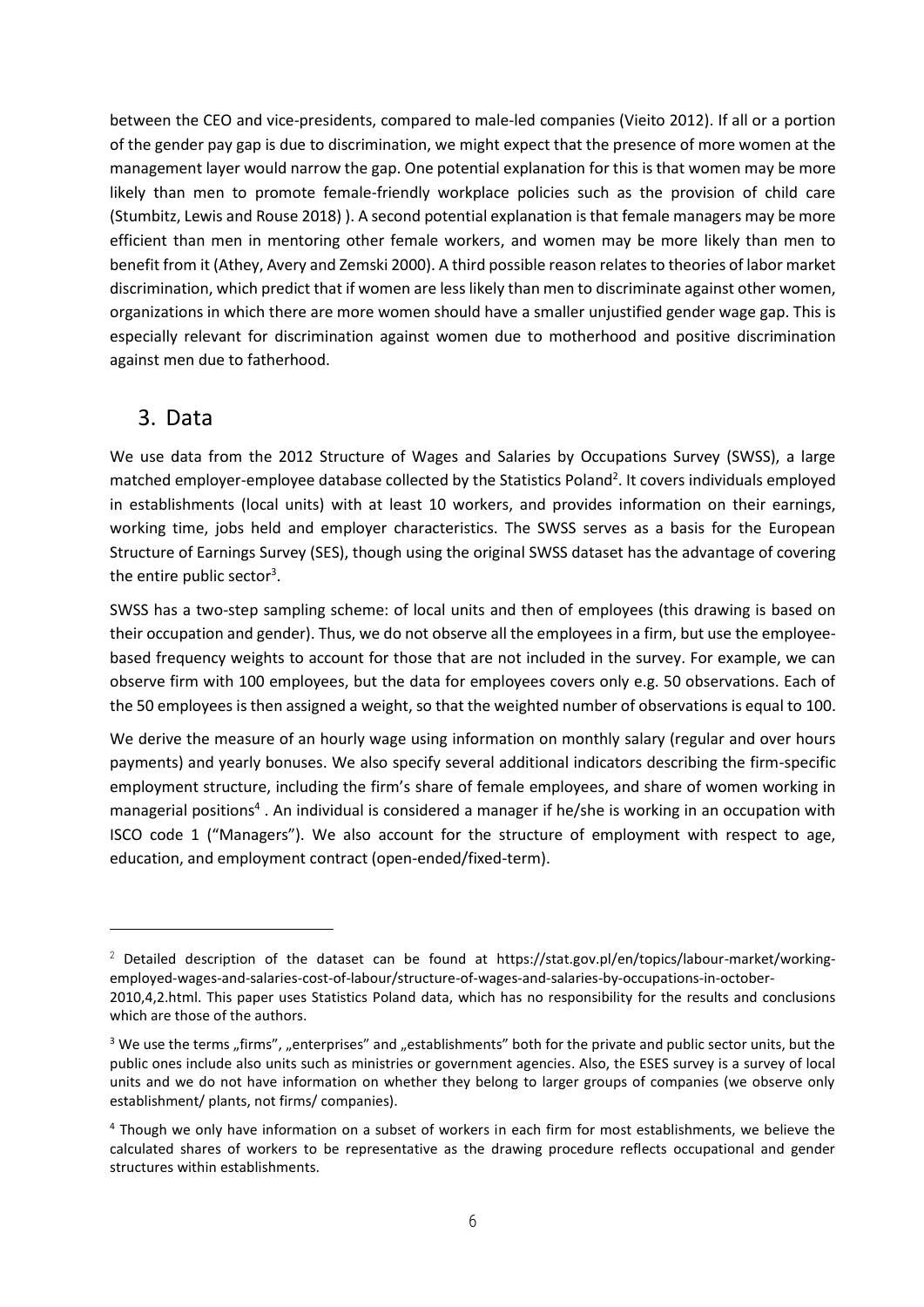The analysis is carried out for a sample of enterprises that employ at least 100 employees (this choice is defined by the methodology we use, which is discussed in the next section). We also concentrate only on those firms in which at least 1 employee is working in a managerial position. Table 1 provides summary statistics for the key variables we use. The sample consists of 194,397 (43 percent) individuals working in 1,652 public establishments and 255,839 (57 percent) individuals employed in 2,256 private establishments. Compared to the average private sector employee, the average public sector employee earns 7 percent more<sup>5</sup>, is slightly older and better educated, has more work experience, and is less likely to be a temporary worker. Public sector establishments tend to be primary engaged in non-market services, and particularly in public administration (21%), education (13%), health and social work activities (26%), though it is worth noting they are present in all the sectors. Private companies in turn operate mostly in manufacturing (43%), wholesale and retail trade (14%), and other market services (13%). Public and private firms do not differ significantly when it comes to firm size distribution.

|                                     | All           | <b>Public</b> | <b>Private</b> |
|-------------------------------------|---------------|---------------|----------------|
| <b>Individual level</b>             |               |               |                |
| Age (years)                         | 40.6          | 43.8          | 38.7           |
| Female                              | 0.47          | 0.59          | 0.41           |
| Education:                          |               |               |                |
| Primary or less                     | 0.06          | 0.04          | 0.07           |
| <b>Basic Vocational</b>             | 0.21          | 0.13          | 0.25           |
| Secondary General                   | 0.09          | 0.06          | 0.11           |
| <b>Secondary Vocational</b>         | 0.28          | 0.30          | 0.27           |
| Tertiary                            | 0.36          | 0.46          | 0.30           |
| Experience                          | 17.4          | 21.3          | 15.1           |
| Tenure                              | 10.5          | 14.1          | 8.5            |
| Part time                           | 0.04          | 0.04          | 0.05           |
| Contract: temporary                 | 0.26          | 0.13          | 0.34           |
| Occupation                          |               |               |                |
| highly skilled non-manual           | 0.45          | 0.61          | 0.36           |
| lower skilled non-manual            | 0.20          | 0.17          | 0.21           |
| skilled manual                      | 0.28          | 0.16          | 0.34           |
| elementary                          | 0.07          | 0.06          | 0.08           |
| Hourly wage (PLN)                   | 28.9          | 30.2          | 28.1           |
| Number of observations (unweighted) | 450 236       | 194 397       | 255 839        |
| Number of individuals (weighted)    | 4 3 9 2 7 3 1 | 1613922       | 2778809        |

#### **Table 1. Means for key variables**

*<sup>5</sup>* While reviewed literature finds that public sector employees earn less than private sector employees, summary statistics for our sample show a public sector wage premium. This inconsistency is driven by the fact that the results reported in reviewed literature are accounting for differences in characteristics of public and private sector employees, which is not true for the reported summary statistics. Individuals working in the public sector are more educated and have higher work experience than private sector employees, thus their average pay tends to be higher, but once these differences are netted out, they receive lower pay than comparable private sector employees.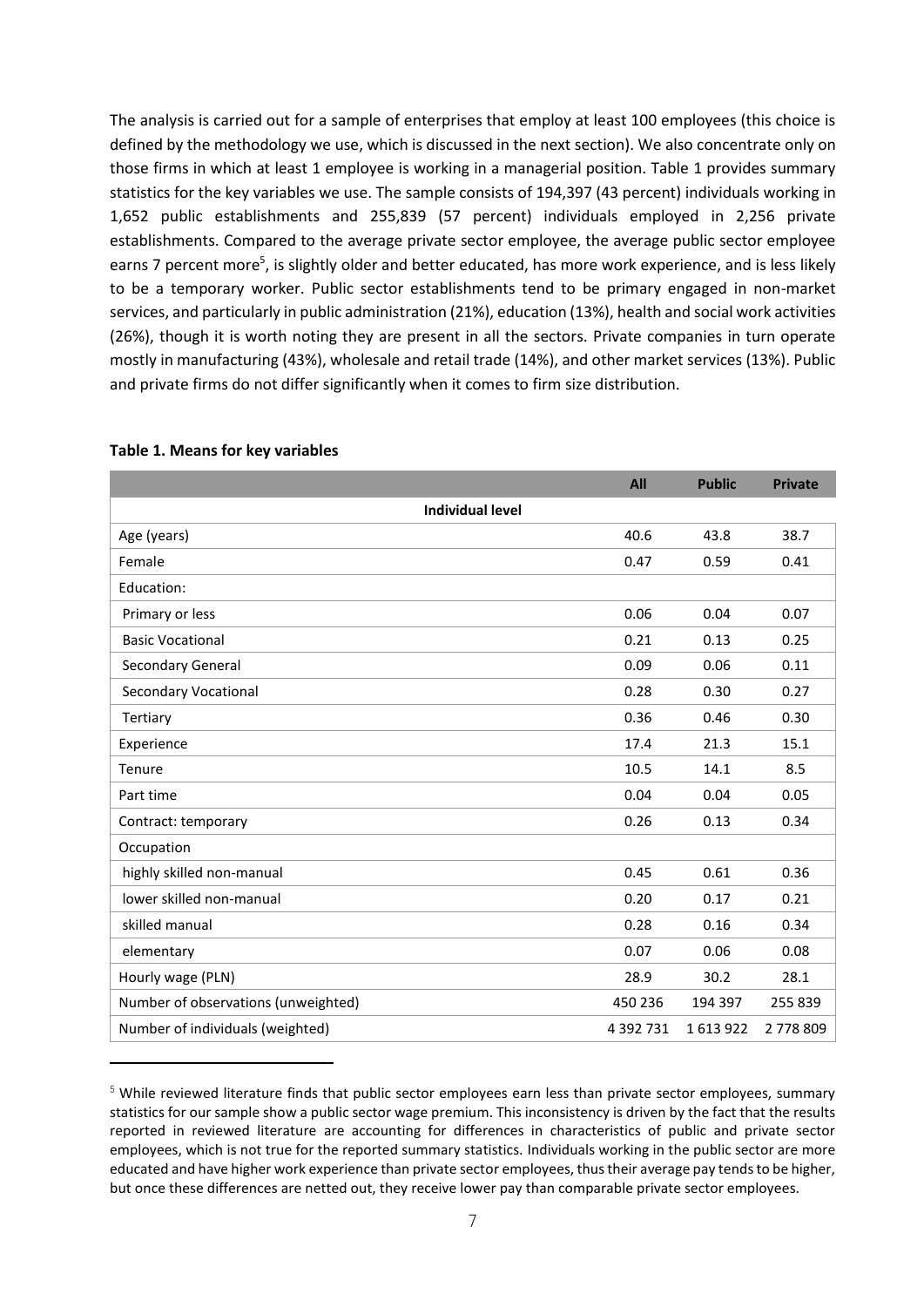| <b>Firm level</b>                                               |         |      |         |  |
|-----------------------------------------------------------------|---------|------|---------|--|
| Share of:                                                       |         |      |         |  |
| females                                                         | 0.47    | 0.58 | 0.38    |  |
|                                                                 |         |      |         |  |
| female managers                                                 | 0.42    | 0.53 | 0.34    |  |
| workers aged 25-29                                              | 0.13    | 0.08 | 0.16    |  |
| workers aged 55 +                                               | 0.14    | 0.18 | 0.12    |  |
| workers with tertiary education                                 | 0.37    | 0.49 | 0.29    |  |
| workers on a part-time schedule                                 | 0.04    | 0.04 | 0.03    |  |
| workers on a temporary contract                                 | 0.14    | 0.09 | 0.17    |  |
| Sector:                                                         |         |      |         |  |
| Agriculture, forestry and fishing                               | 0.01    | 0.01 | 0.01    |  |
| Mining and quarrying                                            | 0.02    | 0.03 | 0.01    |  |
| Manufacturing                                                   | 0.31    | 0.08 | 0.48    |  |
| Electricity, gas and water supply, sewerage, waste management   | 0.05    | 0.07 | 0.04    |  |
| Construction                                                    | 0.04    | 0.01 | 0.06    |  |
| Wholesale and retail trade                                      | 0.08    | 0.00 | 0.14    |  |
| Transport and storage                                           | 0.05    | 0.07 | 0.04    |  |
| Market services                                                 | 0.11    | 0.09 | 0.13    |  |
| Administrative and support service activities                   | 0.03    | 0.01 | 0.05    |  |
| Public administration and defence; compulsory social activities | 0.09    | 0.21 | 0.00    |  |
| Education                                                       | 0.06    | 0.13 | 0.01    |  |
| Human health and social work activities                         | 0.12    | 0.26 | 0.02    |  |
| Arts, entertainment, recreation and other activities            | 0.02    | 0.03 | 0.01    |  |
|                                                                 |         |      |         |  |
| Number of organizations/firms                                   | 3 9 0 8 | 1652 | 2 2 5 6 |  |
| Number of observations within the firm (unweighted)             | 115     | 117  | 113     |  |
| Number of individuals within the firm (weighted)                | 1 1 2 4 | 1652 | 2 2 5 6 |  |

The average share of women is higher in public sector establishments than in the private ones (58 percent vs. 38 percent, respectively), and the average share of female managers displays a similar pattern (53 percent vs. 34 percent, respectively). Thus, the degree of gender segregation appears to be greater in the public sector, as many public organizations have a high share of female employees (cf. Figure 1). In contrast, in the private sector, there are more firms with very low shares of females. Compared to the public sector, firms operating in the private sector are less likely to appoint women to managerial positions. The relatively high share female managers observed in the public sector is a consequence of the large number of public institutions in which women occupy nearly all of the managerial positions. The shares of female workers and female managers are obviously correlated, though the strength of this correlation is slightly higher in the public sector (0.62\* vs 0.58\*).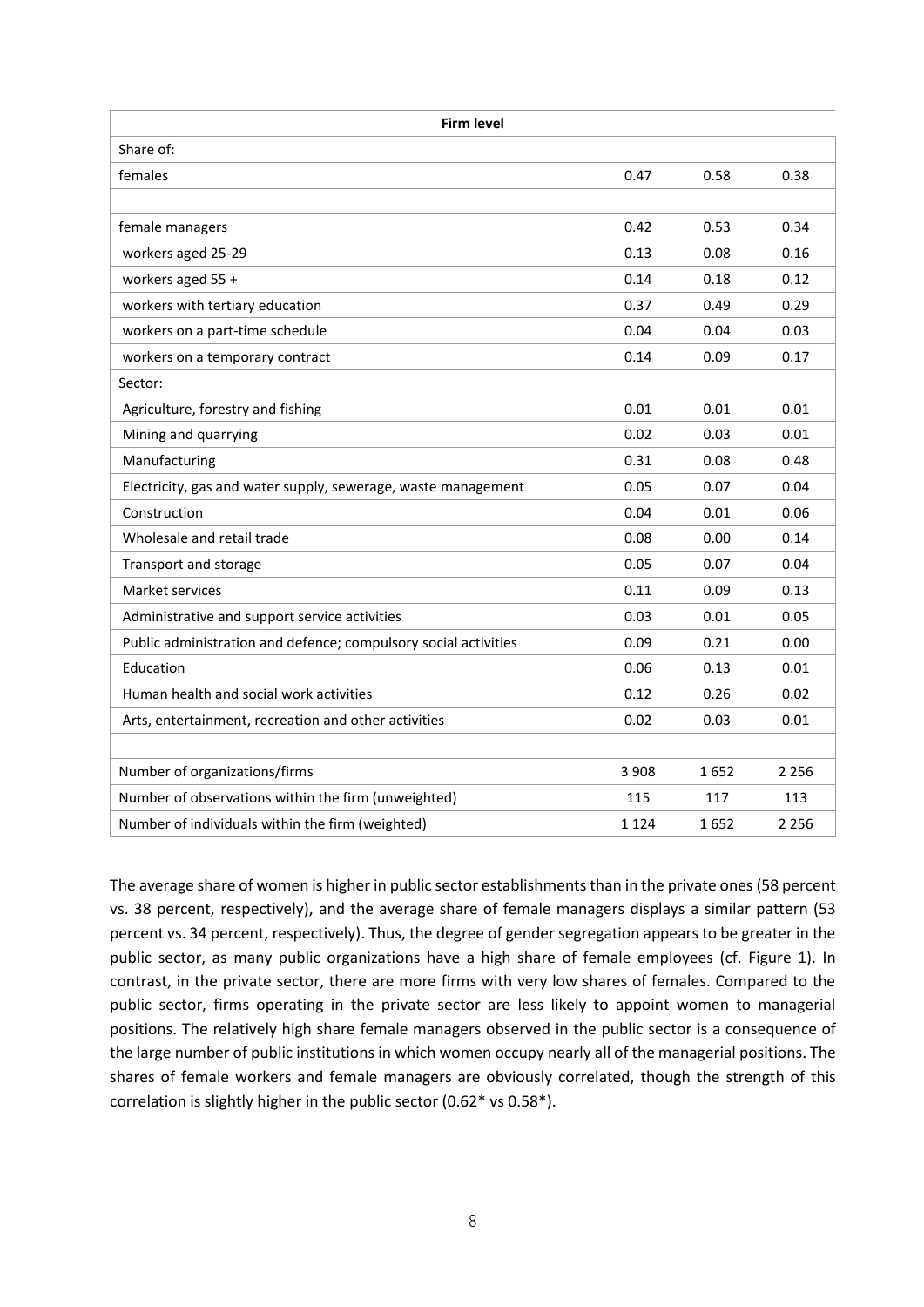

*Fig. 1 Distribution of the firm-level share of females and the share of female managers by sector*

## 4. Methodology

Taking advantage of the firm-level data we have, we apply a novel approach to analyze the gender wage differential from the point of view of an enterprise. We use both the standard Oaxaca- Blinder wage gap decomposition (Blinder 1973; Oaxaca 1973) and a methodology proposed by Ñopo (2008), which is a nonparametric alternative to parametric and semiparametric estimates of the gap (Moral-Arce, Sperlich, Fernández-Saínz and Roca 2012).

The Oaxaca - Blinder (OB) method is based on estimating wage equations separately for men and women and decomposing the gap in their averages wages using the derived estimates. To apply the OB decomposition we first estimate the wage equations for men and women and based on these estimates we portion out the wage gap between women and men to explained part, i.e. the part of the wage gap that is explained by differences in characteristics of men and women, and unexplained part or the socalled adjusted gender wage gap. For more details concerning the technicalities of the decomposition see supplementary materials available on-line.

We complement the OB decomposition with the Ñopo (2008) decomposition, a non-parametric method based on a matching algorithm. This method has been successfully applied to wage gap decompositions by, for example, Görzig, Gornig, and Werwatz (2005); Nicodemo and Ramos (2012); Ñopo, Daza, and Ramos (2012); and Anspal (2015). Compared to other decomposition methods, the advantage of the Ñopo method is that it accounts for the distribution of the observable characteristics of men and women. More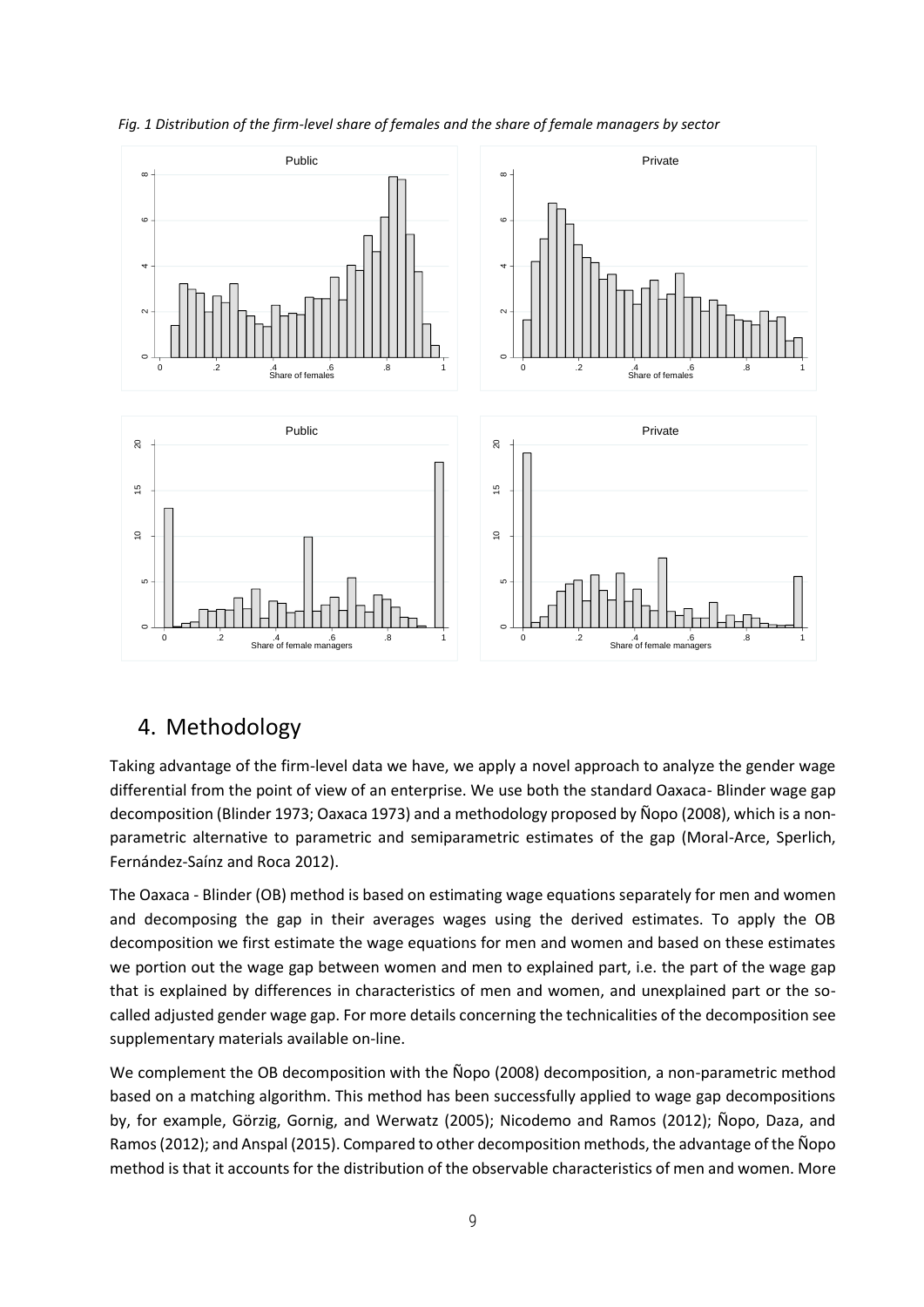specifically, it accounts for the possibility that the distribution of the characteristics can be different for men and women, with the consequence that not all women are comparable to men. The wage gap is decomposed into components that reflect differences in characteristics and their returns among comparable men and women (who are in so-called "common support") and components that reflect the fact that not all women can be compared to men. More formal discussion of each of these components is presented in on-line supplementary materials.

In contrast to previous studies, we focus on firm-level wage inequality and its distribution, using the advantage of the linked employer-employee dataset. This means that we first derive mean gender wage gap for workers across all firms in our sample (with a further restriction to public or private sectors only). We refer to this gap as the gap at individual level. Next, we focus on the gender wage gap at the firm level, and derive gender wage gaps for each firm in our sample. To improve matching quality we limit our sample to individuals working in firms with at least 100 employees, and derive gender wage gaps for 3,908 firms. In the case of OB decomposition we estimate wage equations separately for men and women in each firm in our sample, and then derive 3,908 estimates of the wage gap.

Estimating firm-level gender wage gaps has an advantage of enabling us to partly overcome the problem of incomparable firm-level characteristics between male and female workers. We are able to account for the fact that men and women may sort to workplaces with different levels of wage premia associated with that workplace. Occupations of individuals are likely to be more proportionate (and comparable in terms of wage premia) within organizations than between them. Thus, by matching male and female individuals at the firm level we are able to better control for observable gender differences than in the case of matching individuals irrespective of the firm in which they work.

We match male and female individuals based on the following covariates: age (measured by five dummy variables for age groups: (1) 15-24, (2) 25-44, (3) 45-54, (4) 55-64, and (5) age 65+), education (five groups: (1) tertiary, (2) secondary vocational, (3) secondary general, (4) basic vocational, and (5) primary and less) and occupations (aggregated into five main groups based on ISCO classification, cf. Table 1 in the on-line Appendix). By choosing this specific set of covariates, we aimed to address the challenge of the "curse of dimensionality" (Anspal 2015); that is, the trade-off between the number of covariates used for matching and the percentage of matched cases. In general, the greater the number of variables over which the matching is performed, the better its quality, but the lower the share of women and men in the common support. To minimize this problem, we have tested various combinations of explanatory variables based on which individuals are matched and compared the percentage of matched cases. The results are presented in on-line Appendix Table A1. For the sake of comparability, the Oaxaca-Blinder decompositions include the same set of individual characteristics.

## 5. Results

### 5.1. Gender wage gap within firms

We start the discussion of the results by comparing the findings from the decomposition of the countrylevel gender wage gap (panel A of Table 2) and the average of within-firm gender pay gaps with the latter presented both for all employees and only those in non-managerial positions (panels B and C). We present results both for OB decompositions (panels A1, B1, C1) and Ñopo decompositions (panels A2, B2 and C2).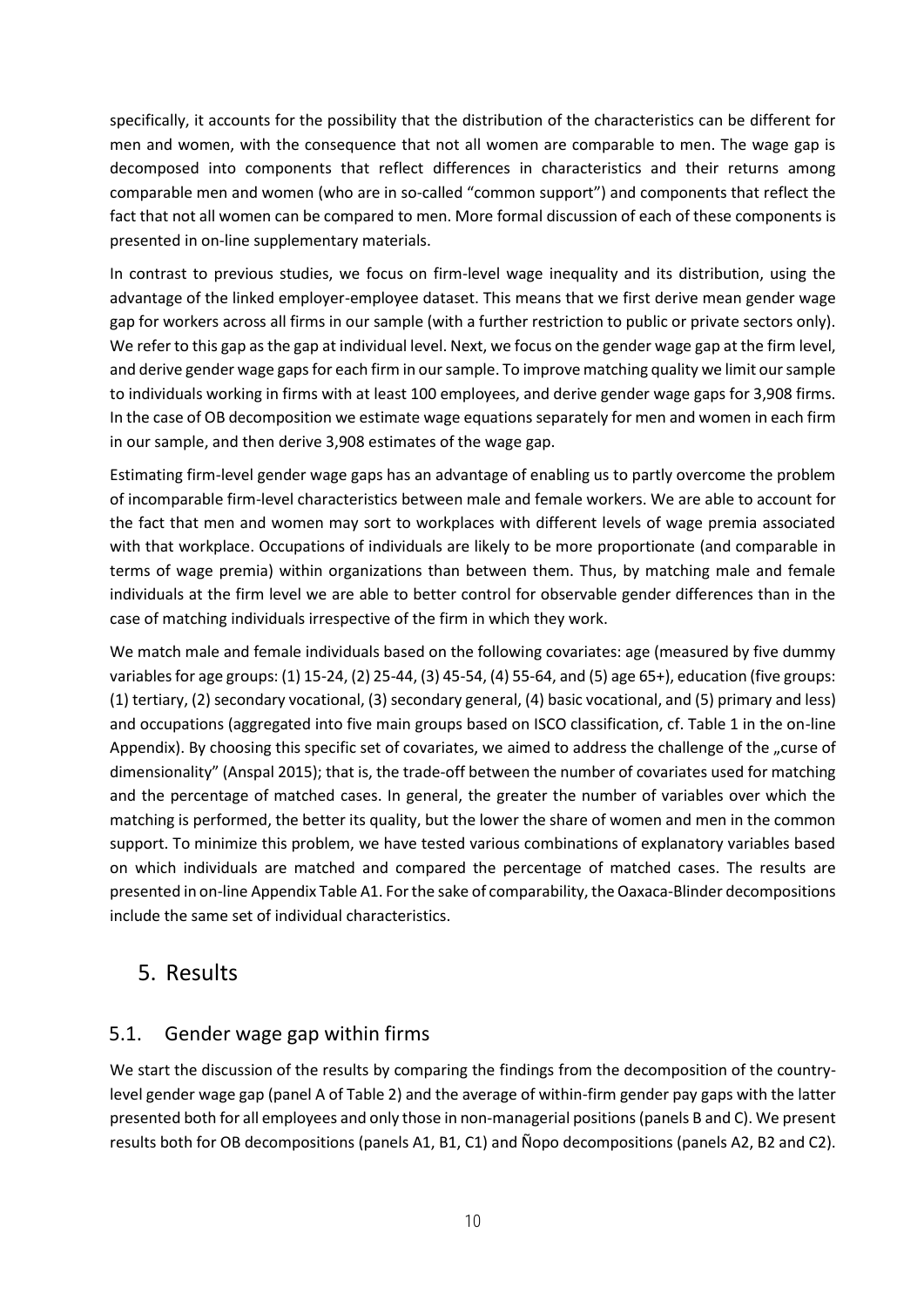| Level         | Raw      | <b>Unexplained</b>                                                                               | <b>Explained</b> | <b>Explained by</b>                                  | <b>Explained by</b> | % women | $%$ men |
|---------------|----------|--------------------------------------------------------------------------------------------------|------------------|------------------------------------------------------|---------------------|---------|---------|
|               |          |                                                                                                  |                  | Panel A1: GWG - individual level, Oaxaca - Blinder   |                     |         |         |
| Overall       | $-0.255$ | $-0.294$                                                                                         | 0.039            | n/a                                                  | n/a                 | n/a     | n/a     |
| Private       | $-0.281$ | $-0.284$                                                                                         | 0.003            | n/a                                                  | n/a                 | n/a     | n/a     |
| <b>Public</b> | $-0.261$ | $-0.235$                                                                                         | $-0.026$         | n/a                                                  | n/a                 | n/a     | n/a     |
|               |          |                                                                                                  |                  | Panel A2: GWG - individual level, Nopo               |                     |         |         |
| Overall       | $-0.255$ | $-0.275$                                                                                         | 0.020            | 0.00                                                 | 0.00                | 100%    | 100%    |
| Private       | $-0.280$ | $-0.269$                                                                                         | $-0.011$         | 0.00                                                 | 0.00                | 100%    | 100%    |
| <b>Public</b> | $-0.259$ | $-0.215$                                                                                         | $-0.044$         | 0.00                                                 | 0.00                | 100%    | 100%    |
|               |          | Panel B1: GWG among all employees - firm level, Oaxaca - Blinder                                 |                  |                                                      |                     |         |         |
| Overall       | $-0.153$ | $-0.166$                                                                                         | 0.013            | n/a                                                  | n/a                 | n/a     | n/a     |
| Private       | $-0.159$ | $-0.204$                                                                                         | 0.045            | n/a                                                  | n/a                 | n/a     | n/a     |
| <b>Public</b> | $-0.146$ | $-0.097$                                                                                         | $-0.048$         | n/a                                                  | n/a                 | n/a     | n/a     |
|               |          |                                                                                                  |                  | Panel B2: GWG among all employees - firm level, Nopo |                     |         |         |
| Overall       | $-0.152$ | $-0.145$                                                                                         | $-0.017$         | $-0.03$                                              | 0.038               | 67%     | 59%     |
| Private       | $-0.158$ | $-0.158$                                                                                         | $-0.014$         | $-0.018$                                             | 0.029               | 68%     | 54%     |
| <b>Public</b> | $-0.145$ | $-0.128$                                                                                         | $-0.020$         | $-0.044$                                             | 0.050               | 66%     | 65%     |
|               |          | Panel C1: GWG among employees working at non-managerial positions - firm level, Oaxaca - Blinder |                  |                                                      |                     |         |         |
| Overall       | $-0.155$ | $-0.160$                                                                                         | 0.005            | n/a                                                  | n/a                 | n/a     | n/a     |
| Private       | $-0.161$ | $-0.207$                                                                                         | 0.046            | n/a                                                  | n/a                 | n/a     | n/a     |
| <b>Public</b> | $-0.146$ | $-0.095$                                                                                         | $-0.051$         | n/a                                                  | n/a                 | n/a     | n/a     |
|               |          | Panel C2: GWG among employees working at non-managerial positions - firm level, Nopo             |                  |                                                      |                     |         |         |
| Overall       | $-0.140$ | $-0.145$                                                                                         | $-0.006$         | $-0.033$                                             | 0.043               | 68%     | 59%     |
| Private       | $-0.151$ | $-0.163$                                                                                         | $-0.004$         | $-0.018$                                             | 0.030               | 68%     | 54%     |
| <b>Public</b> | $-0.125$ | $-0.121$                                                                                         | $-0.008$         | $-0.052$                                             | 0.059               | 67%     | 66%     |

#### **Table 2. Ñopo and Oaxaca – Blinder decomposition of the gender wage gap by sector**

Source: Own estimates based on Badanie Struktury Wynagrodzeń wg Zawodów w Polsce.

The raw pay gap, which is a difference in the average wages of male and female employees (expressed as a percentage of male wage), amounts to 25.5 percent in our sample (Panel A1 in Table 2)<sup>6</sup>. In line with the results of previous studies, our findings show that the gender wage gap is not explained by men's and women's characteristics, and that the unexplained (adjusted) component of the gap - which may be interpreted as the "discriminatory" component that does not result from men's and women's different

*<sup>6</sup>* This is figure higher than the recent results (17 percent) reported in Goraus and Tyrowicz (2014) or Van der Velde, Tyrowicz, and Goraus (2017); which are, however, based on a different data source (LFS) and include employees of small firms. Still, the results are consistent, as using a similar methodology (monthly earnings rather than hourly earnings, no firm size restriction) with the SWSS data we would get a raw difference of 17 percent as well.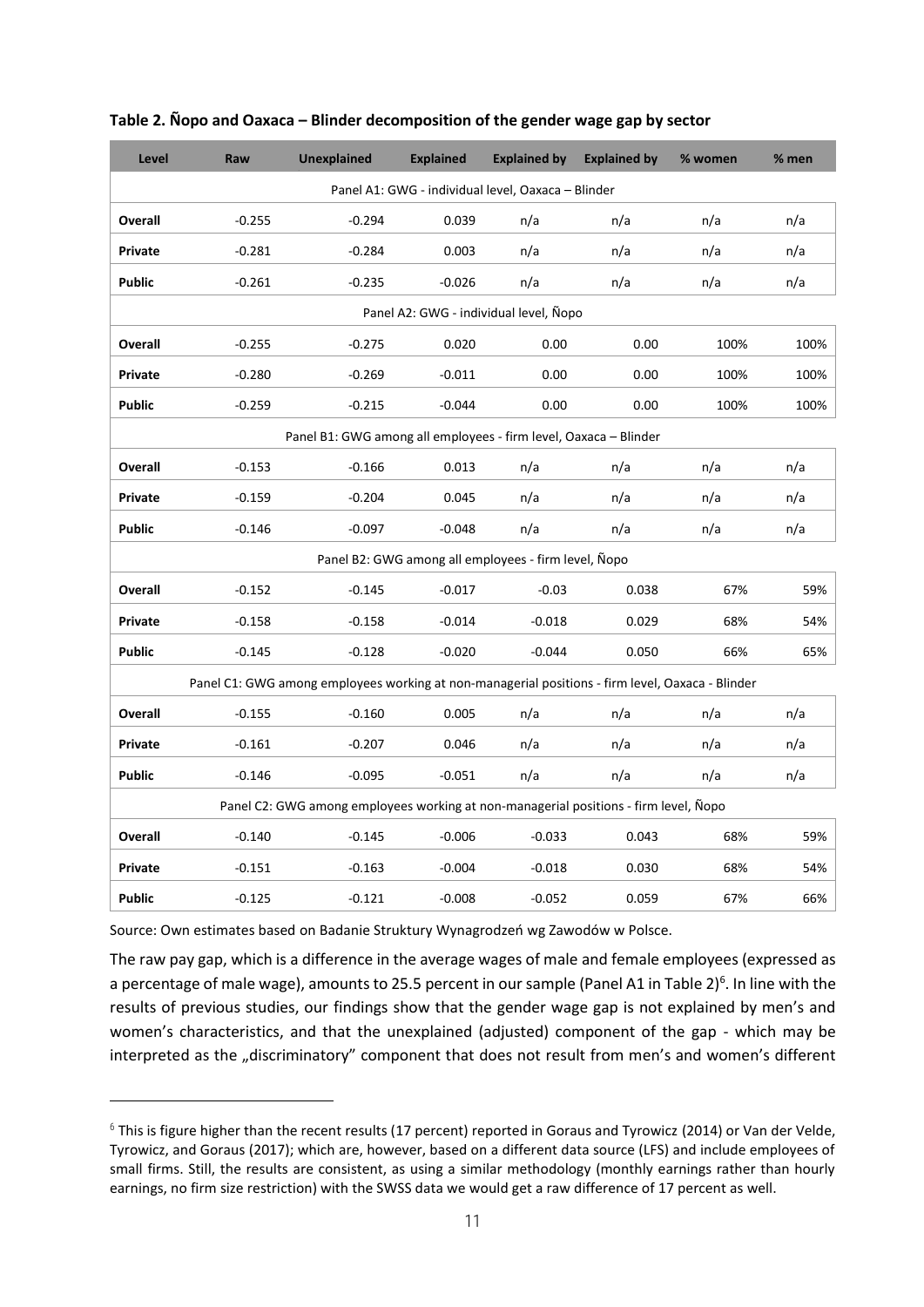endowments - is larger than the raw difference, amounting to 29 percent. The degree of inequality is larger in the private sector, in which female workers earn 28 percent less per hour than men on average. The corresponding pay gap in the public sector is around 26 percent. However, the explained components are much higher in the public sector, where differences in individual endowments explain around 10% of the observed difference in average wages. The results of the Ñopo decompositions, though very in line with the OB numbers, suggest a slightly lower unexplained gap and a higher explained component, both for private and public sector.

The remaining four panels of Table 2 present results from the decompositions within firms, meaning that (i) the OB decompositions are run separately for each firm and (ii) in the Ñopo procedure male and female employees are matched within each firm in the sample. They should therefore be interpreted as showing average within-firm gender wage inequality. Both OB and Ñopo results show that the mean gender wage gap within firms that is observed among all employees is around 15 percent, and it is still higher in the private sector than in the public sector. According to OB decomposition its unexplained part exceeds the raw gap (overall and in the private sector), but Ñopo results suggest that the unexplained component is lower than OB. This is because the explained component turns to be negative and some men and women are not comparable (they are out of the common support). An interesting observation concerns the estimates of the gender pay gap in the public sector: both Ñopo and OB confirm the raw gap is lower than in the private sector and that the unexplained component is lower that the raw gap. However, the size of the explained gap is much lower in the Ñopo decomposition, suggesting that sorting of men and women to establishments is stronger in the public sector than the private one.



*Fig 2. Distribution of firm-specific adjusted gender wage gap by sector (Ñopo decomposition, upper panel and Oaxaca- Blinder decomposition, lower panel).*

 $\circ$ 

-1 -.5 0 .5 Adjusted firm-level gender wage gap

-1 -.5 0 .5 Adjusted firm-level gender wage gap

 $\sim$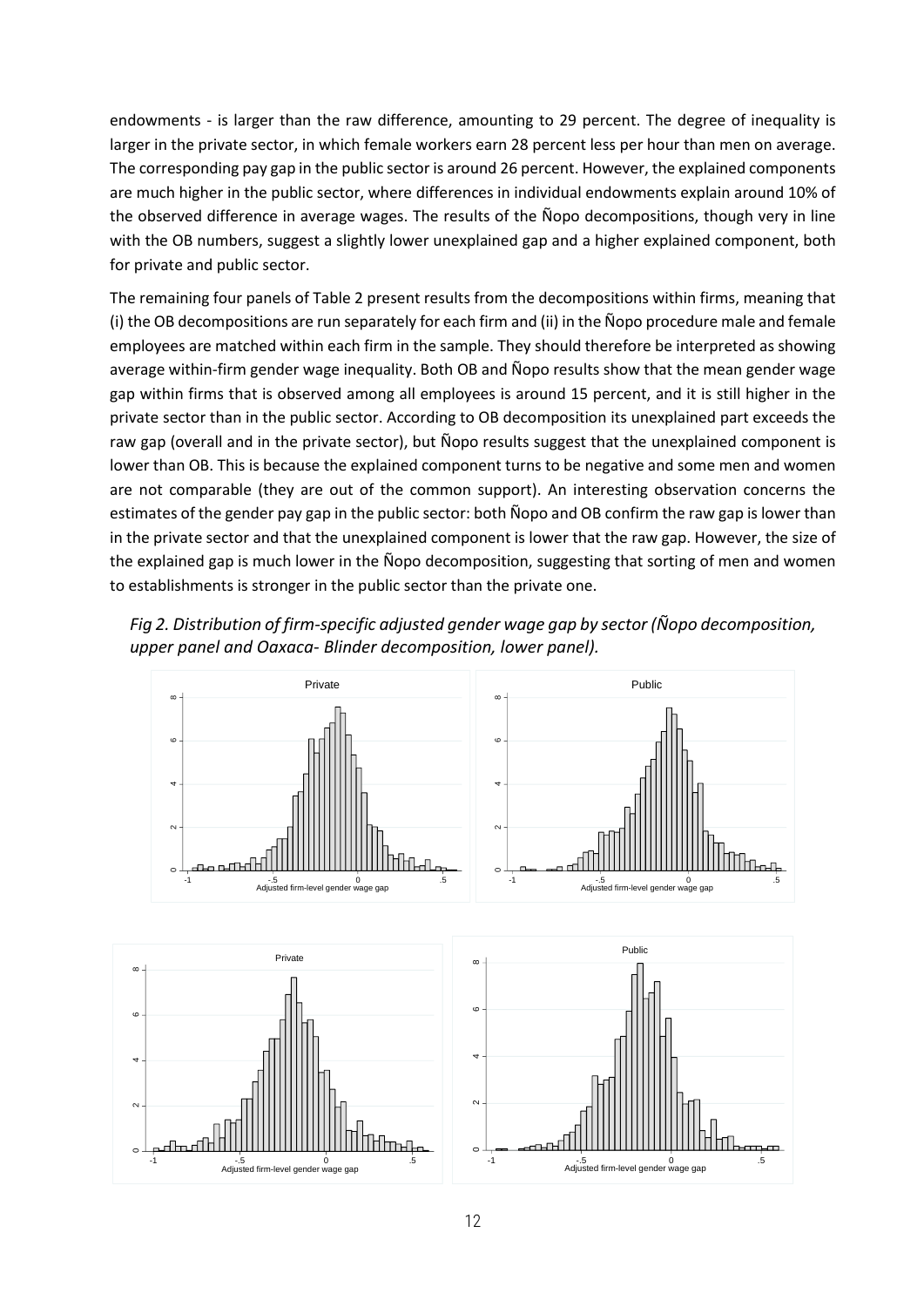Overall, the results show that gender gap is smaller when men and women are compared within firms than across the firms. This discrepancy suggests that part of the gender wage inequality is due to the allocation of men and women and firm-specific factors. The gap that is observed among non-managerial workers (panels C1 and C2) is comparable to the gap estimated for all the employees. Both raw and adjusted pay gaps are higher in the private sector than in the public one, and the unexplained gap in the private sector is even higher than the raw difference. Interestingly, the distributions of the wage gap estimates by sector reveal that in around 19-22 percent of private firms and 20-24 percent of public units the adjusted wage gap is positive; meaning that in these firms women are earning more than "similar" men (cf. Figure 2).

## 5.2. The link between the firm-level gender wage gap and workers' sex composition

We now turn to the main point of our analysis: answering the question whether the gender pay gaps within firms are related to the presence of female managers, and to what extent this pattern differs between the public and the private sectors.

To test our hypothesis that higher shares of both managers and workers who are women, observed in the public sector, may be related to smaller adjusted gender pay gaps in public institutions, we run OLS estimations. In the analysis we focus on firm-level wage gaps among all employees but those on managerial positions (so that their wages do not bias our estimates). Estimates obtained for the gender pay gaps including managerial workers are provided as robustness checks in on-line supplementary materials.

We regress firm-level adjusted pay gaps derived for employees working in non-managerial position using Ñopo decomposition against a set of firm characteristics, including the share of female workers and female managers. Because we are using adjusted gap, we examine wage differences between men and women that work in the same firm and have comparable age, education and occupation. In all the regressions we use bootstrapped standard errors in order to correct for the two-step estimation procedure. We run the regressions separately for the public and the private establishments.

The results are summarized in Table 3 (the full set of estimated coefficients is available in an on-line Appendix Table A2). Model 1 controls for information on the firm's size, the region it operates in (NUTS-2 level), and the NACE sector. Model 2 additionally accounts for firm-level information on workers' characteristics, defined as their age and educational structure, and the proportions of a part-time schedule and a fixed-term contract. The results show that firms' characteristics are related to the gender wage gaps at an establishment level: higher shares of older and more educated workers are associated with higher gaps, increased collective bargaining coverage leads to lower gaps, and firms' specialization in market and non-market services, as compared to manufacturing, is associated with increased gaps. In the public sector, higher firm size is associated with lower gender pay gap, once all other characteristics are accounted for.Our main results reveal that in the private sector, gender pay gaps are smaller when the share of workers who are female is higher<sup>7</sup>. Such effect is, however, not observed for the public sector. The coefficients of 0.138 (model 1) and 0.155 (model 2) mean that with a 1 percentage point increase in

 $<sup>7</sup>$  The dependent variable takes negative values, as the gender wage gap is defined as the difference in women's</sup> versus men's average wage. Positive significant coefficients on the share of women in the private firms thus show that higher shares of women are associated with smaller (negative) gender wage gaps.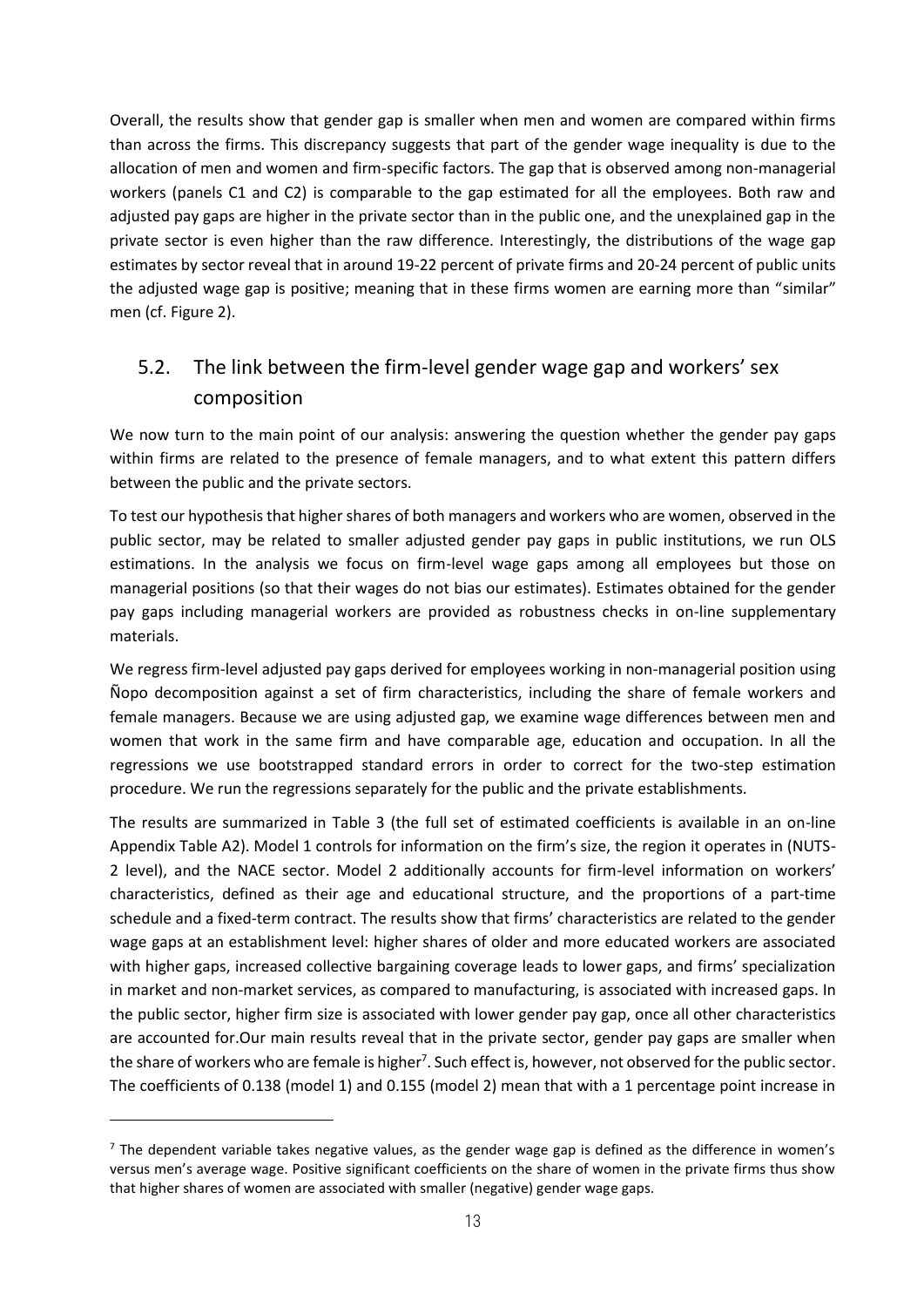the share of women in the private firms, the negative wage gap in these firms decreases by 0.138\*0.01 (model 1) and 0.155\*0.01 (model 2). The positive effect of higher female shares on adjusted gender pay gaps seems to stand in contrast to economic theory and several empirical findings. However, we believe our data and model specification account for more workers' characteristics as compared to previous studies, because matching workers at the firm level allows us to capture more of men's and women's sorting into occupations and firms operating in specific industries<sup>8</sup>.

| Firm-level share of:       | Model 1        |               | <b>Model 2</b> |               |  |
|----------------------------|----------------|---------------|----------------|---------------|--|
|                            | <b>Private</b> | <b>Public</b> | <b>Private</b> | <b>Public</b> |  |
| Women                      | $0.138***$     | $-0.038$      | $0.155***$     | $-0.028$      |  |
|                            | (0.035)        | (0.041)       | (0.031)        | (0.036)       |  |
| Female managers            | $-0.012$       | $0.042*$      | $-0.018$       | $0.043*$      |  |
|                            | (0.029)        | (0.022)       | (0.032)        | (0.024)       |  |
| Controls:                  |                |               |                |               |  |
| Collective bargaining      | Yes            |               | Yes            |               |  |
| <b>NACE</b>                | Yes            |               | Yes            |               |  |
| Regions                    | Yes            |               | Yes            |               |  |
| Firm size                  | Yes            |               | Yes            |               |  |
| Coworkers' characteristics | No             |               | Yes            |               |  |

| Table 3. Coefficients of women's and female managers' shares from the OLS regression of gender pay |  |
|----------------------------------------------------------------------------------------------------|--|
| gaps at the firm level                                                                             |  |

*Notes: Bootstrapped standard errors in parentheses; \*\*\* p<0.01, \*\* p<0.05, \* p<0.1; detailed estimation output is presented in Appendix Table A2.*

We find no statistically significant relationship in the private sector between the share of women holding managerial positions and the gender pay gap among workers in non-managerial positions. By contrast, we find that in the public sector a higher share of managers who are female is associated with a lower degree of firm-level gender wage inequality among non-managers. It thus appears that women's greater involvement in top-level management in public organizations may be positively related to the smaller adjusted gender wage gaps observed in these units for other employees (though this this relation is only significant at 10% significance level ). More precisely, the coefficients of 0.042 (model 1) and 0.043 (model 2) indicate that 10 percentage point increase in the share of female managers in the public institutions is associated with app. 0.004 decrease in the size of the negative wage gap. This positive effect is thus rather weak.

We also test whether the relationship between the shares of workers and managers who are female and the firm-level gender pay gap is different in firms with high and low unexplained pay gaps. <sup>9</sup> To this end,

<sup>8</sup> Carrington and Troske (1998) emphasize that the link between shares of workers who are female and male and female wages may be due to segregation along finer dimensions of occupation and industry, e.g. plants with many women may employ workers with relatively low skills. This is a pattern we find in our analysis.

*<sup>9</sup>* We see two potential reasons for the nonlinear link between the pay gaps and female workforce involvement. First, the size (and sign) of the gender pay gap may reflect unobserved firm characteristics; thus, firms that display similar gaps may be more comparable in this respect. Second, if the size of the pay gap reflects the level of discrimination, female managers' power to decrease it may be greater in firms with larger wage gaps.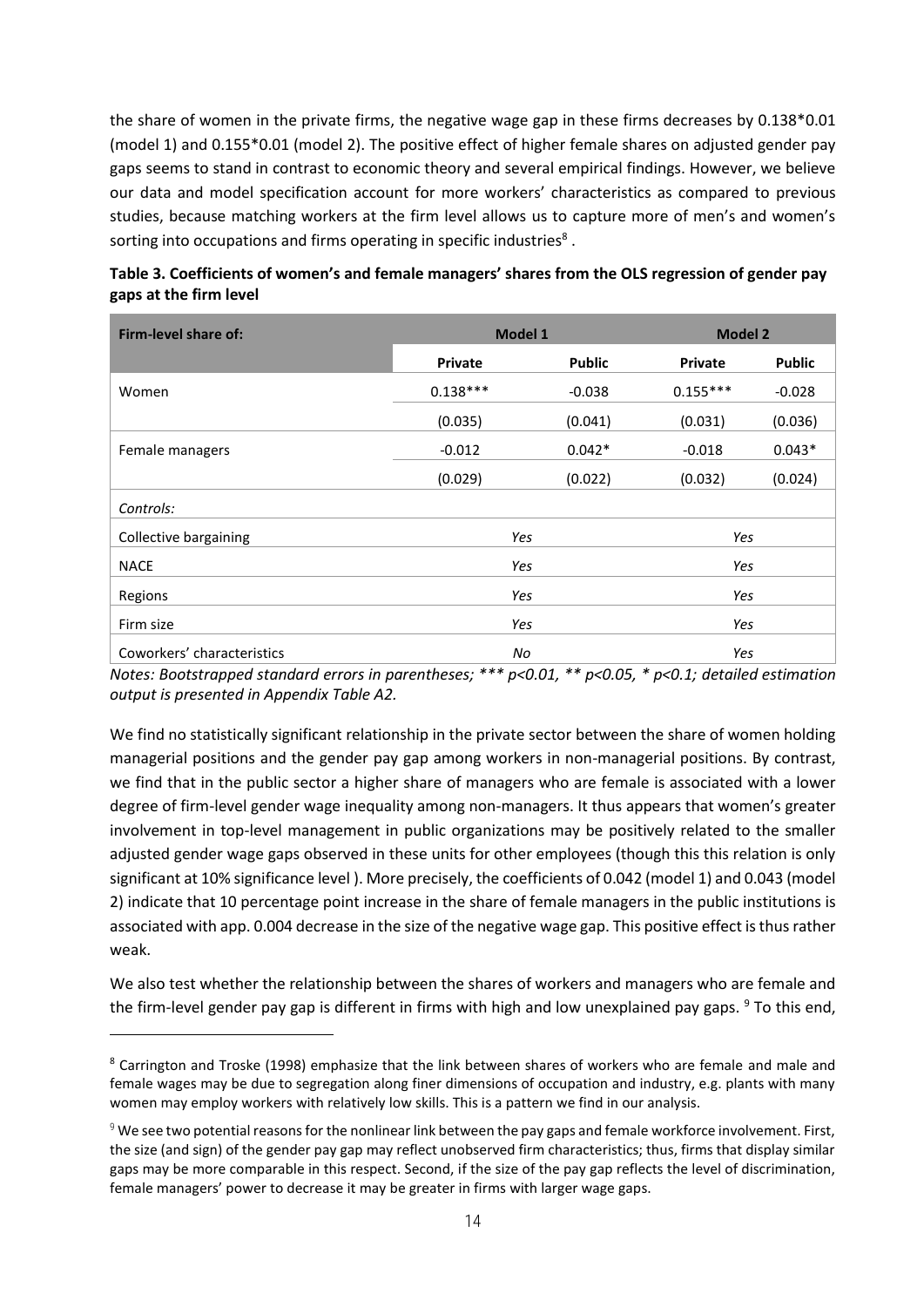we estimate the regression of the (recentered) influence function (RIF) of the unconditional quantiles of gender pay gaps at the firm level (Firpo, Fortin and Lemieux, 2009), looking at firms in the 10th, 25th, 50th, 75th, and 90th percentiles of the adjusted pay gap distribution in each sector.

The results are summarized in Table 4 (the full estimation output is available in on-line Appendix Tables A3 and A4). The positive link between the size of the gender pay gap for non-managerial workers and the share of workers who are women in the private sector holds for all but the very top of the gap distribution. This means that in firms, in which there is a relatively large pay disadvantage of women, increased share of female workers is linked to reduced gender wage inequality. The coefficients suggest that the link is the strongest among the firms with highest wage gaps and it gradually decreases with the size of the gap. When the gap is already small (i.e., at the upper end of the pay gap distribution) or even positive meaning that men are disadvantaged in terms of wages—the sex composition of the workforce does not play a role. Firms with the greatest unexplained wage gaps also have the smallest share of women (with the shares of 29 percent and 37 percent for 10th and 25th quantiles, around 42 percent for 50th and 75th quantile, and 44 percent for 90th quantile). Our results thus show that when women in private companies are underrepresented, they experience higher wage disadvantage over men, but this disadvantage is reduced when the share of women increases. Regardless of the size of the gender wage gap, the public sector does not reveal any significant association between the share of female workers and gender wage inequality.

|                      | private sector |                                                                             |               |             |             |  |
|----------------------|----------------|-----------------------------------------------------------------------------|---------------|-------------|-------------|--|
| Firm-level share of: | $10^{th}$ p    | $25th$ p                                                                    | $50th$ p      | $75^{th}$ p | $90th$ p    |  |
| women                | $0.236***$     | $0.168***$                                                                  | $0.098***$    | 0.048       | 0.007       |  |
|                      | (0.050)        | (0.029)                                                                     | (0.027)       | (0.031)     | (0.039)     |  |
| female managers      | $-0.015$       | $-0.001$                                                                    | $-0.011$      | 0.004       | 0.058       |  |
|                      | (0.040)        | (0.025)                                                                     | (0.024)       | (0.022)     | (0.039)     |  |
| Controls:            |                | Collective bargaining, NACE, firm size, region, coworkers' characteristics. |               |             |             |  |
|                      |                |                                                                             |               |             |             |  |
| Firm-level share of: |                |                                                                             | public sector |             |             |  |
|                      | $10^{th}$ p    | $25th$ p                                                                    | $50th$ p      | $75^{th}$ p | $90^{th}$ p |  |
| women                | $-0.054$       | $-0.061$                                                                    | $-0.003$      | $-0.006$    | 0.041       |  |
|                      | (0.078)        | (0.058)                                                                     | (0.037)       | (0.041)     | (0.079)     |  |
| female managers      | $-0.004$       | 0.023                                                                       | 0.024         | 0.022       | $0.103**$   |  |
|                      | (0.048)        | (0.032)                                                                     | (0.022)       | (0.020)     | (0.042)     |  |

**Table 4. Coefficients of women's and female managers' shares from the regression of the (recentered) influence function (RIF) of the unconditional quantiles of gender pay gaps at the firm level**

*Notes: Bootstrapped standard errors in parentheses; \*\*\* p<0.01, \*\* p<0.05, \* p<0.1; detailed estimation output available in an online Appendix tables A3 and A4.*

When we look at the relation between the share of managers who are female and the gender pay gap for non-managers, we see that there is no statistically significant relationship among the organizations with large or medium-sized pay gap. However, among public organizations that have a large share of managers who are female, and that already have a relatively small or even positive pay gap (upper decile of the pay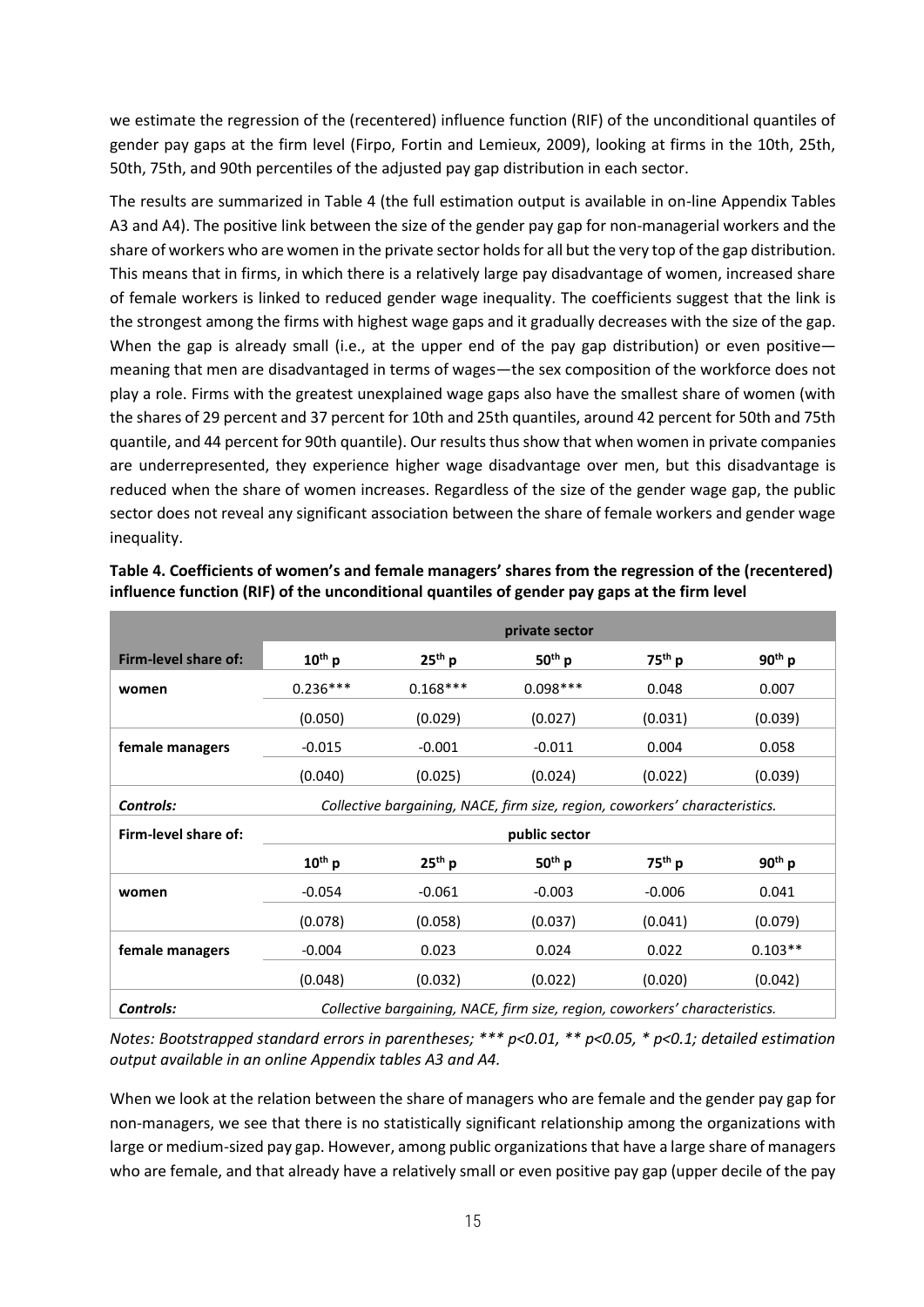gap distribution), women's pay advantage is even higher. Once again, the quantitative impact of the share of female managers is rather small as indicated by the coefficient of 0.058 that reflects a 0.0058 decrease in the size of the gender pay gap in return to a 10 percentage point increase in the share of female managers.

Finally, we test the relationship between the size of the adjusted gender pay gap and the shares of employees and managers who are women in firms with various levels of human capital, which we treat as a proxy for the skill content of jobs. We suspect the role of female managers might be different in establishments employing better educated (and better paid) workers as gender pay gaps tend to increase along the wage/skill distribution (Blau and Kahn 2017). We rerun the analysis for firms with low, medium, and high shares of tertiary-educated individuals. We prefer to focus on educational structure rather than average wages paid as these are driven by the pay gaps and gender sorting among firms/occupations. The main results are presented in Table 5 (the full estimation output is available in on-line Appendix Table A5). The findings indicate that in the private firms, a higher share of employees who are female is associated with a smaller pay gap in firms with low and medium skilled workforce, while in the public sector this applies to medium skilled workforce only. In private sector the link is strongest among firms with low levels of human capital. These institutions are also characterized by low share of women: 36 percent as compared to 40 percent for medium level and 51 percent for high level of human capital. We also find a statistically significant relationship between the share of managers who are female and the gender pay gap in high-skilled public sector institutions. This relation, once again, reveals that higher presence of female managers is associated with lower gender wage inequality. The size of the estimated coefficient of 0.096 reflects somewhat stronger effect of female managers for these institutions than for all public institutions (Table 3) or public institutions with lowest pay gaps (Table 4).

|                        |             | private sector                                                              |              |             | public sector     |                 |
|------------------------|-------------|-----------------------------------------------------------------------------|--------------|-------------|-------------------|-----------------|
| Firm-level share of:   | low skilled | medium<br>skilled                                                           | high skilled | low skilled | medium<br>skilled | high<br>skilled |
| Women                  | $0.219***$  | $0.122*$                                                                    | 0.083        | 0.063       | $0.136*$          | $-0.030$        |
|                        | (0.080)     | (0.064)                                                                     | (0.051)      | (0.073)     | (0.075)           | (0.059)         |
| <b>Female managers</b> | $-0.052$    | 0.003                                                                       | 0.045        | 0.013       | 0.009             | $0.096***$      |
|                        | (0.063)     | (0.052)                                                                     | (0.046)      | (0.047)     | (0.053)           | (0.029)         |
| Controls:              |             | Collective bargaining, NACE, firm size, region, coworkers' characteristics. |              |             |                   |                 |

**Table 5. Coefficients of women's and female managers' shares from the OLS regression of gender pay gaps at the firm level, low, medium, and high human capital firms** 

*Notes: Bootstrapped standard errors in parentheses; \*\*\* p<0.01, \*\* p<0.05, \* p<0.1; detailed estimation output available in an online Appendix Table A5.*

What kinds of organizations are the high-skilled/low pay gap public institutions in which an increased presence of female managers is associated with even higher pay advantage towards women? They are disproportionately in the education and public administration sectors, whereas few are in the manufacturing sector. They are, on average, small in size and have high shares of both workers and managers who are female. The workers in these organizations tend to have shorter tenures, which suggests that these organizations were either founded more recently and/or that they have been experiencing a high degree of employee turnover.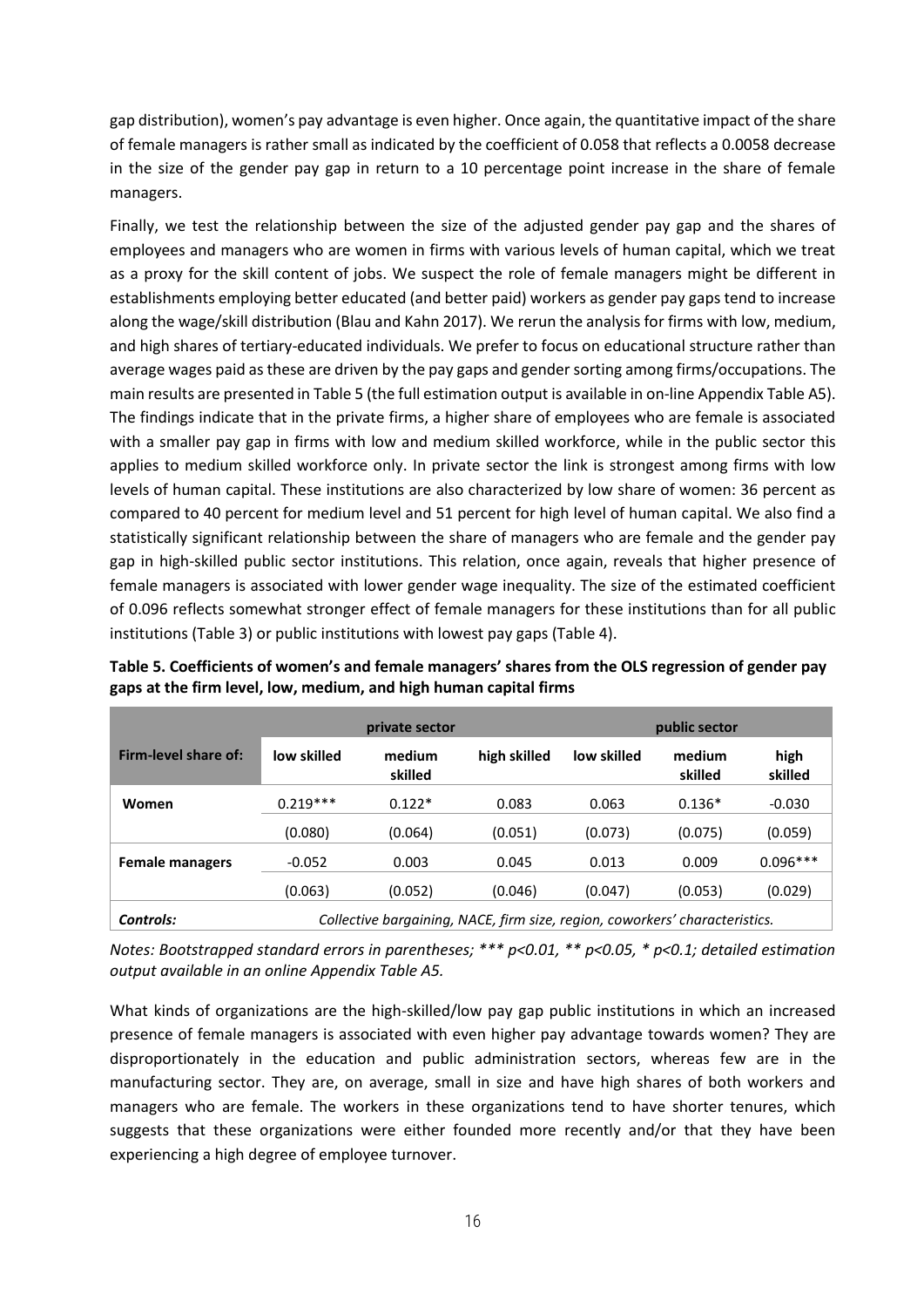To ensure the reliability of our findings, we additionally run series of robustness checks, which are available in on-line supplementary materials. The robustness analysis confirms our findings that increased presence of female managers is associated with smaller gender wage gap in selected high-skilled/low pay gap public institutions.

## 6. Conclusions

We add to the literature analyzing the link between the presence of female managers and the firm-level gender pay gap and its private/public sector perspective and provide evidence on this link for Poland, where large shares of workers are employed in the public sector, and the gender wage gap is smaller in the public than in the private sector. We hypothesize that women's overrepresentation in the public sector relative to the private sector, especially at the managerial level, translates to its lower overall gender wage inequality.

Using a comprehensive set of linked employer-employee data, we derive the estimates of the gender wage gap at the individual level and at the firm level. We use two methods to estimate the gaps – standard Oaxaca-Blinder decomposition and Ñopo decomposition that is based on a matching algorithm, which allows us to account for sorting of men and women with certain characteristic to specific firms. The two approaches yield consistent results.

We show that the private and public sectors differ in the role workers feminization plays for within firm gender pay gaps. While the presence of female managers does not appear to relate to the size of the adjusted gender pay gap in the private sector, it appears to hold for some of the public sector firms and institutions. These public institutions tend to have a highly skilled workforce, offer above-average wages, have a relatively small or even positive pay gap, and operate in the public administration or education. This finding appears to be in line with the inconclusive literature and Gagliarducci and Paserman (2015) argument about the heterogeneity of the role female managers play in workers' employment and wage outcomes. What matters are not only management strata, but also the institutional context as indicated by the public / private sector difference. Moreover, data and methodological issues are important: both with respect to how managerial positions are defined and identified and how occupational differences of men and women are captured and are controlled for. Future research on the role of female managers in determining firm-level gender pay gaps should further account for the firm and occupational sorting of workers. Looking at how women advance their earnings within and between firms and how these careers' progressions are shaped by the presence of women at managerial levels could be an interesting area for future studies.

For private companies we find that a higher share of workers who are women correlates with a smaller firm-level pay gap. This finding, which stands in contrast to theoretical predictions and some of the empirical evidence, relates particularly to private firms that already have large wage gaps and which employ large shares of low skilled workers. We believe this result may partly be driven by the matching methodology we applied, which allows us to account for between and within firm sorting of men and women. Moreover, it may pertain to the fact that in these companies the share of female workers tends to be low, so its increase may lead to more equal pay.

We also show that Poland distinguishes itself with a relatively low overall raw gender wage gap and large adjusted wage gaps that mostly arise due to female better education, compared to men. What could thus shape the high 'unexplained' part of the gender pay gap, especially at the firm level? Gender inequality in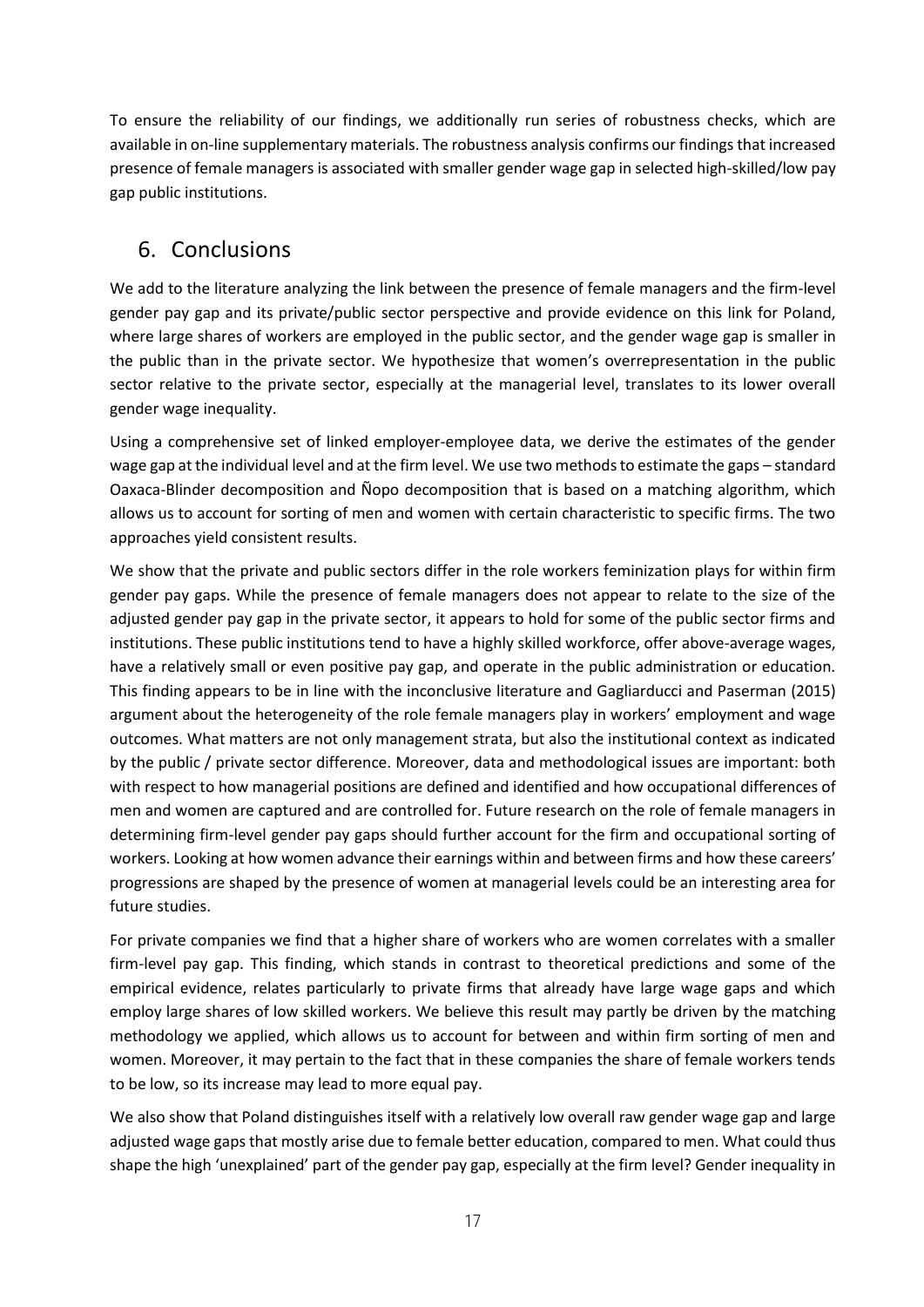the labor market is the product of several factors, and discrimination most notably relates to the institutional setting and cultural norms. In this respect, the case of Poland reflects other neighboring central and eastern European countries (Hungary, Czech Republic and Slovakia) with 'embedded neoliberalism' (Bohle and Greskovits 2007). From the perspective of gender equality in pay, family-work reconciliation policies may be particularly important, and in this field Poland ranks average on labor market friendliness, but low on family policy setting and on gender norms (Matysiak and Węziak – Białowolska 2016). The refamilialist direction of family policies in recent years (Saxonberg and Szelewa, 2007; Javornik 2014) could potentially reinforce the difficulty to combine work and family life and further contribute to the female wage disadvantage, despite their higher educational attainment.

What is also striking in our results is the public / private sector difference in the workforce composition (in terms of gender, age, education or type of contract held). More than twenty years after the economic transition public sector still plays an important role in the economy, and its employees seem to face more gender wage equality. One can argue this is influenced by a legacy of the past: under the socialist system, wages were compressed in the state owned enterprises. The observed trend of increasing private employment will thus likely reinforce the overall gender wage inequality, if the private sector preserves its current wage policies.

Finally, a few reservations should be mentioned. First, despite our attempt to control for a wide range of coworker characteristics, it is difficult to separate the influence of female managers from the unobservable factors that may affect gender pay gaps (e.g., productivity differentials). In particular, our study is based on the use of occupational codes for managers and their sex, but this does not necessarily reveal the real hierarchy of power in the organization. Second, the obtained results do not represent a state of general equilibrium, and are likely to change as the number of female managers grows. The gender difference in management styles may diminish over time, and companies may change their sexdifferentiated promotion structures or wage-setting policies in response to equal pay campaigns, irrespective of the share of women in management. Also, gender equity minded firms are likely to tackle gender inequality both in managerial positions and in wages, translating to a correlation between the two, but not a causal relationship. Third, the private/ public difference in the share of managers who are female may not affect wages, but other fringe benefits and non-wage forms of compensation prevalent in the public sector (Budd 2004). Fourth, in our study we are not able to distinguish between individuals in the top (board members) and the lower management layers. It is, however, clear, that manager's ability to affect wage policies and gender pay gaps will differ depending on her position.

All in all, our result suggest that while the attempts to bring more women to top and influential managerial positions are necessary, they seem unlikely to easily assure equal pay for equal work for women.

### References

Angelov, Nikolay, Per Johansson, and Erica Lindahl. 2013. "[Is the Persistent Gender Gap in Income](https://ideas.repec.org/p/iza/izadps/dp7181.html)  [and Wages Due to Unequal Family Responsibilities?](https://ideas.repec.org/p/iza/izadps/dp7181.html)" [IZA Discussion Papers](https://ideas.repec.org/s/iza/izadps.html) 7181.

Anspal, Sten. 2015. "Gender Wage Gap in Estonia: a Non-parametric Decomposition." *Baltic Journal of Economics* 15(1): 1–16.

Antonczyk, Dirk, Bernd Fitzenberger, and Katrin Sommerfeld. 2010. "Rising Wage Inequality, the Decline of Collective Bargaining, and the Gender Wage Gap*." Labour Economics* 17(15): 835–847.

Arulampalam, Wiji, Alison L. Booth, and Mark L. Bryan. 2007. "Is There a Glass Ceiling over Europe ? Exploring the Gender Pay Gap across the Wage Distribution*." Industrial and Labor Relations Review* 60(2): 163–186.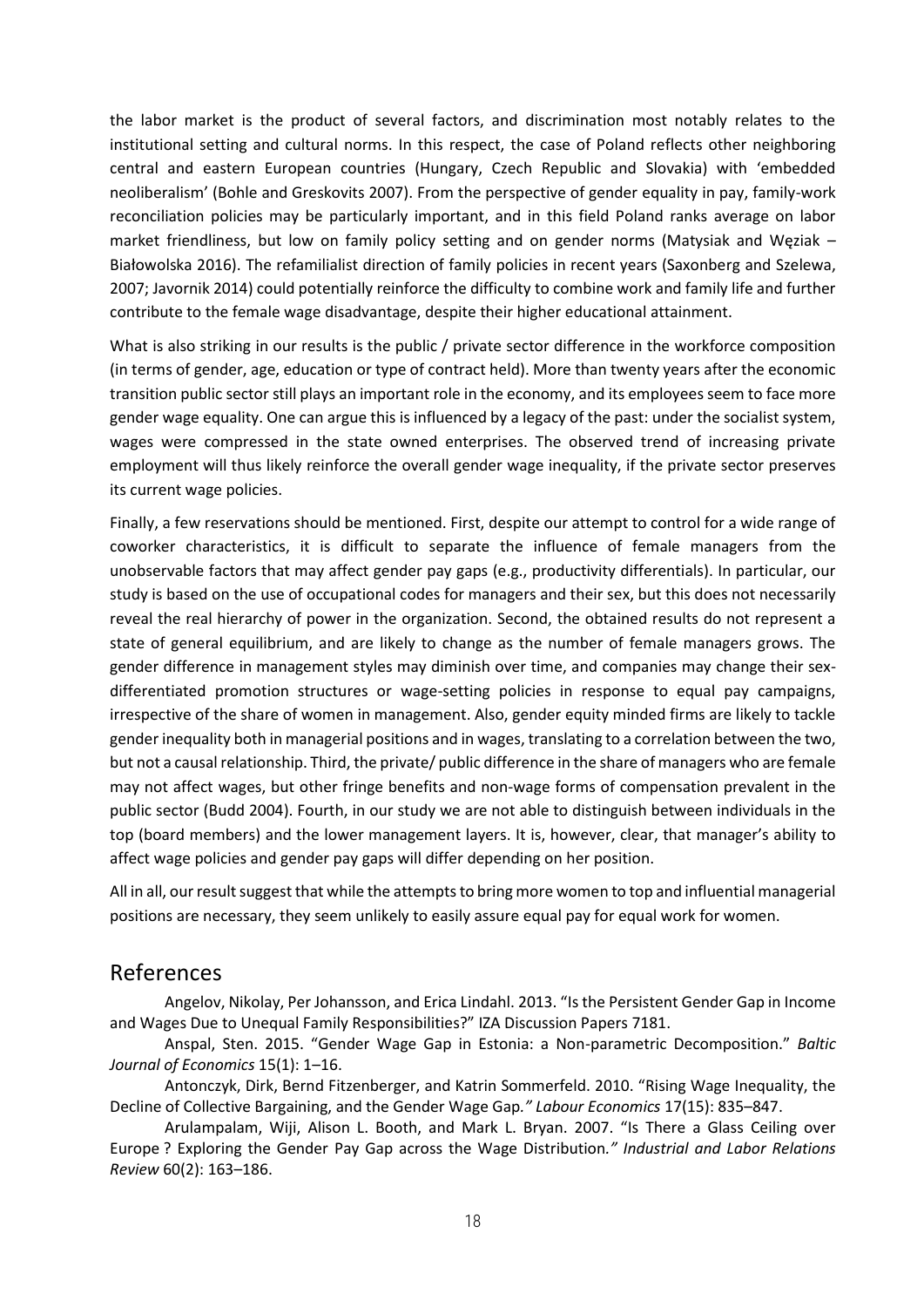Athey, Susan, Christopher Avery, and Peter Zemsky. 2000. "Mentoring and Diversity." *American Economic Review* 90(4): 765–86.

Barón, Juan D. and Deborah A. Cobb-Clark. 2010. "Occupational Segregation and the Gender Wage Gap in Private- and Public-Sector Employment: A Distributional Analysis." *Economic Record* 86(273): 227–246.

Bayard, Kimberly, Judith Hellerstein, David Neumark, and Kenneth Troske. 2003. "New Evidence on Sex Segregation and Sex Differences in Wages from Matched Employee-Employer Data*." Journal of Labor Economics* 21(4): 887–922.

Bertrand, Marrianne and Antoinette Schoar. 2003. "Managing with Style: The Effect of Managers on Firm Policies." *The Quarterly Journal of Economics* 118(4): 1169-1208.

Bertrand, Marianne, Sandra E. Black, Sissel Jensen, and Adriana Lleras-Muney. 2014. "Breaking the Glass Ceiling? The Effect of Board Quotas on Female Labor Market Outcomes in Norway." IZA Discussion Paper No. 8266.

Blau, Francine D. and Lawrence M. Kahn. 1999. "Analyzing the Gender Pay Gap." *The Quarterly Review of Economics and Finance* 39(5): 625–646.

Blau, Francine D. and Lawrence M. Kahn. 2000. "Gender Differences in Pay." *Journal of Economic Perspectives* 14(4): 75–100.

Blau, Francine D. and Lawrence M. Kahn. 2017. "The Gender Wage Gap: Extent, Trends, and Explanations." *Journal of Economic Literature* 55(3): 789-865.

Blinder, Alan S. 1973. "Wage Discrimination: Reduced Form and Structural Estimates." *Journal of Human Resources* 8(4): 436-455.

Bloom, Nicholas and John Van Reenen. 2010. "Why Do Management Practices Differ across Firms and Countries?" *Journal of Economic Perspectives* 24(1): 203-24.

Bohle, Dorothee and Bela Greskovits. 2007. "Neoliberalism, Embedded Neoliberalism and Neocorporatism: Towards Transnational Capitalism in Central-Eastern Europe." *West European Politics* 30(3): 443-466.

Booth, Alison L. 2009. "Gender and Competition." *Labour Economics* 16(6): 599–606.

Bossler, Mario, Alexander Mosthaf, and Thorsten Schank. 2016. "More Female Manager Hires Through More Female Managers? Evidence from Germany." IZA Discussion Paper No. 10240.

Budd, John W. 2004. "Non-wage Forms of Compensation." *Journal of Labor Research*, 25(4): 597- 622.

Burgess, Simon and Marisa Ratto. 2003. "The role of Incentives in the Public Sector: Issues and Evidence." *Oxford Review of Economic Policy* 19(2): 285-300.

Cai, Lixin and Amy Y. C. Liu. 2011. "Public-Private Sector Wage Gap in Australia: Variation along the Distribution." *British Journal of Industrial Relations* 49(2): 362–390.

Carrington, William J. and Kenneth R. Troske. 1998. "Sex Segregation in US Manufacturing." *ILR Review* 51(3): 445-464.

Christofides, Louis N., Alexandros Polycarpou, and Konstantinos Vrachimis. 2013. "Gender Wage Gaps, 'Sticky Floors' and 'Glass Ceilings' in Europe." *Labour Economics* 21: 86–102.

Cohen, Philip and Matt L. Huffman. 2007. "Working for the Woman? Female Managers and the Gender Wage Gap." *American Sociological Review* 72: 681-704.

Correll, Shelley, Benard, Stephen and In Paik. 2007. "Getting a Job: Is There a Motherhood Penalty?" *American Journal of Sociology* 112(5): 1297-1338.

Cukrowska-Torzewska, Ewa and Anna Lovasz. 2016. "Are Children Driving the Gender Wage Gap? Comparative Evidence from Poland and Hungary." *The Economics of Transition* 24(2): 259-297.

Cutillo, Andrea and Marco Centra. 2017. "Gender-Based Occupational Choices and Family Responsibilities: The Gender Wage Gap in Italy." *Feminist Economics* 23(4): 1-31.

Datta Gupta, Nabanita, Poulsen, Anders, and Marie Villeval. 2013. "Gender Matching and Competitiveness: Experimental Evidence." *Economic Inquiry* 51(1): 816–835.

Felgueroso, Florentino, Maria J. Perez-Villadoniga, and Juan Prieto-Rodriguez. 2008. "The Effect of the Collective Bargaining Level on the Gender Wage Gap: Evidence from Spain." *The Manchester School*  76(3): 301–319.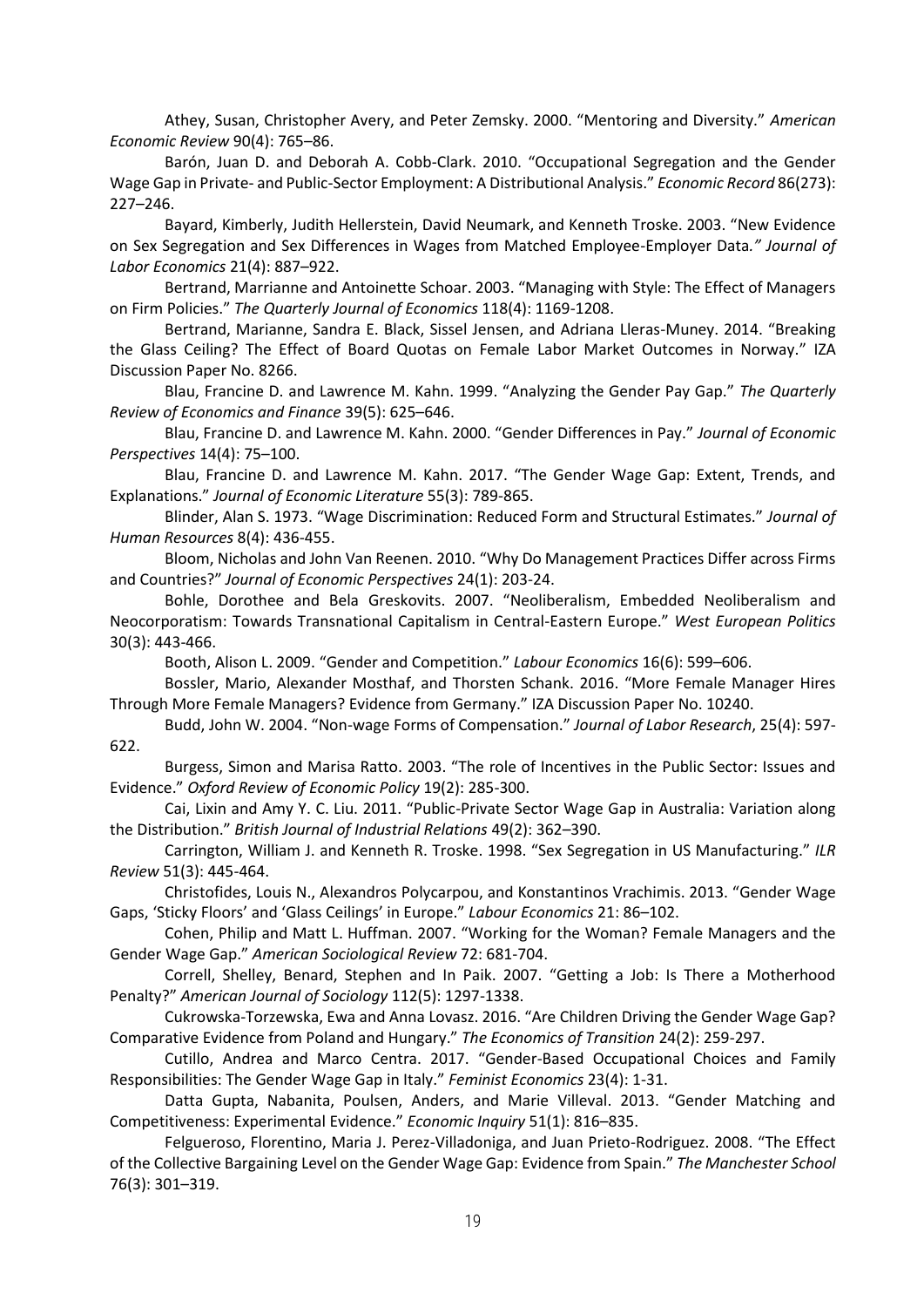Firpo, Sergio, Nicole M. Fortin, and Thomas Lemieux. 2009. "Unconditional Quantile Regressions." *Econometrica* 77(3): 53-973.

Flabbi, Luca, Mario Macis, Andrea Moro, and Fabiano Schivardi. 2014. "Do Female Executives Make a Difference? The Impact of Female Leadership on Gender Gaps and Firm Performance." IZA Discussion Paper No. 8602.

Gagliarducci, Stefano and M. Daniele Paserman. 2015. "The Effect of Female Leadership on Establishment and Employee Outcomes: Evidence from Linked Employer-Employee Data," in Solomon W. Polachek , Konstantinos Tatsiramos , Klaus F. Zimmermann,eds. Gender Convergence in the Labor Market (Research in Labor Economics, Volume 41), pp.343 – 375. Emerald Group Publishing Limited. .

Goldin, Claudia. 2014. "A Grand Gender Convergence: Its Last Chapter" *The American Economic Review* 104(4): 1091-1119.

Goraus, Karolina and Joanna Tyrowicz. 2014. "Gender Wage Gap in Poland – Can It Be Explained by Differences in Observable Characteristics?" *Ekonomia* 36: 125-148.

Goraus, Karolina, Joanna Tyrowicz, and Lucas van der Velde. 2017. "Which Gender Wage Gap Estimates to Trust? A Comparative Analysis." Review of Income and Wealth 63.1: 118-146.

Gorzig, Bernd, Martin Gornig, and Axel Werwat. 2005. "Explaining Eastern Germany's Wage Gap: The Impact of Structural Change." *Post-Communist Economies* 17(4): 449-464.

Gregory, Robert G. and Jeff Borland. 1999. "Recent Developments in Public Sector Labor Markets," in David Card and Orley Ashenfelter, eds. *Handbook of Labor Economics 3C, pp.* 3573-3630. Amsterdam: Elsevier B.V.

Grotkowska, Gabriela and Leszek Wincenciak. 2014. "Public Sector Wage Premium in Poland : Can It Be Explained by Structural Differences in Employment?" *Ekonomia* 38: 47–73.

Heinze, Anja and Elke Wolf. 2010. "The Intra-firm Gender Wage Gap: a New View on Wage Differentials Based on Linked Employer–Employee Data." *Journal of Population Economics 23*(3): 851-879.

Hirsch, Boris. 2013. "The Impact of Female Managers on the Gender Pay Gap: Evidence From Linked Employer-Employee Data for Germany." *Economics Letters* 119(3): 348-350.

Hultin, Mia and Ryszard Szulkin. 2003. "Mechanisms of inequality, unequal access to organisational power and the gender wage gap." *European Sociological Review* 19: 143-159.

Hundley, Greg. 2001. "Why Women Earn Less Than Men in Self-employment." *Journal of Labor Research* 22(817): 817–829.

Jacobson, Willow S., Christine K. Palus, and Cynthia J. Bowling. 2009. "A Woman's Touch? Gendered Management and Performance in State Administration." *Journal of Public Administration Research and Theory* 20(2): 477-504.

Javornik, Jana. 2014. "Measuring State De-familialism: Contesting Post-socialist Exceptionalism." *Journal of European Social Policy* 24(3): 240-257.

Kaplan, Steven, Mark Klebanov, and Morten Sorensen. 2012. "Which CEO Characteristics and Abilities Matter?" *The Journal of Finance* 67: 973–1007.

Korkeamäki, Ossi and Tomi Kyyrä. 2006. "A Gender Wage Gap Decomposition For Matched Employer–Employee Data." *Labour Economics* 13(5): 611-638.

Lausev, Jelena. 2014. "What Has 20 Years of Public-Private Pay Gap Literature Told Us? Eastern European Transitioning vs. Developed economies." *Journal of Economic Surveys* 28(3): 516-550.

Leven, Bozena. 2008. "Poland's Transition and New Opportunities for Women." *Feminist Economics* 14(1): 123-136.

Lucifora, Claudio and Dominique Meurs. 2006. "The Public Sector Pay Gap in France, Great Britain and Italy." *Review of Income and wealth* 52(1): 43-59.

Macpherson, David A. Barry T.Hirsch. 1995. "Wages and Gender Composition: Why Do Women's Jobs Pay Less?" *Journal of labor Economics* 13(3): 426-471.

Manning, Alan and Joanna Swaffield. 2008. "The Gender Gap in Early‐Career Wage Growth." *The Economic Journal* 118: 983–1024.

Matsa, David A. and Amalia R. Miller. 2011. "Chipping Away at the Glass Ceiling: Gender Spillovers in Corporate Leadership." *American Economic Review* 101(3): 635-39.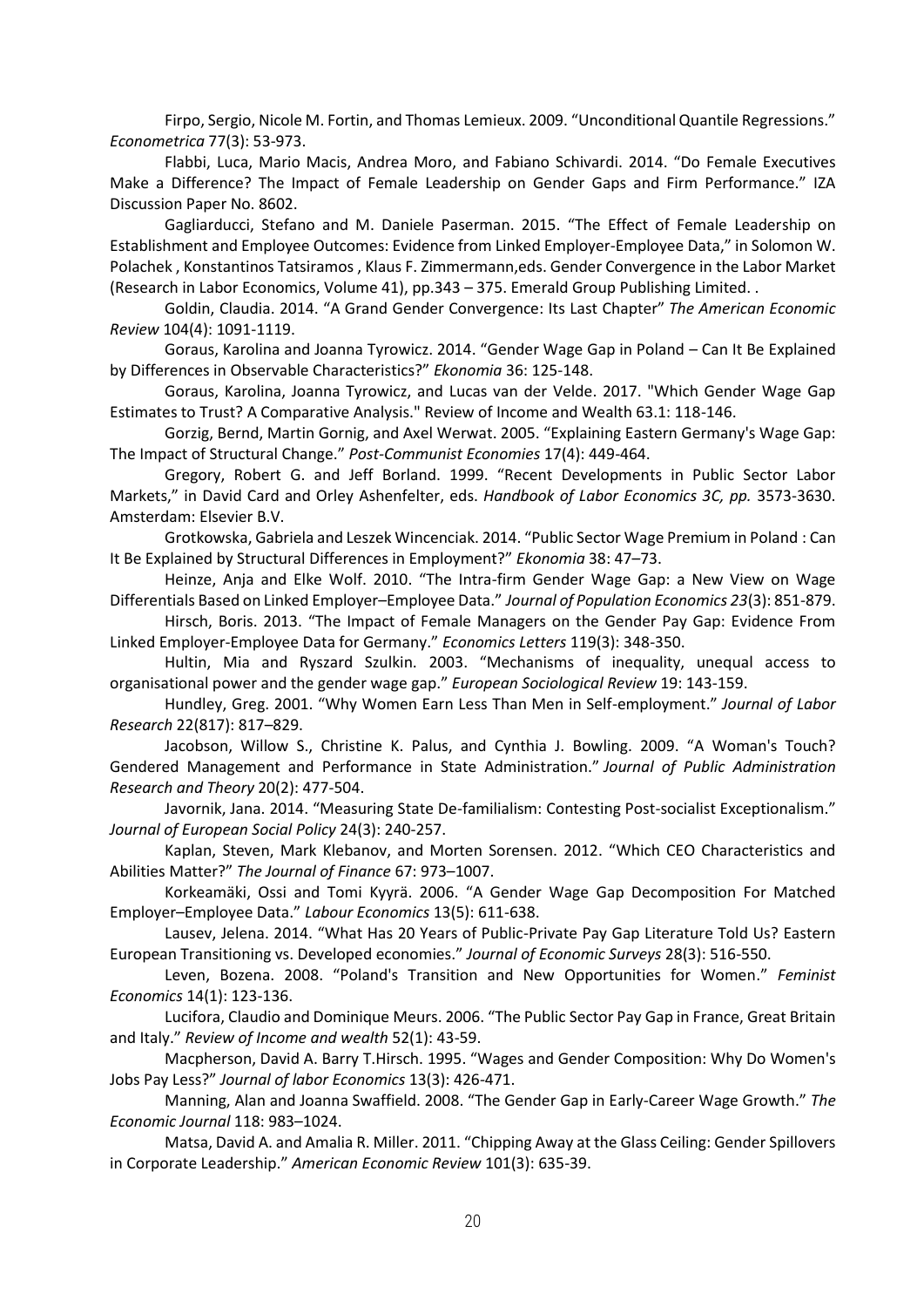Matsa, David A. and Amalia R. Miller. 2013. "A Female Style in Corporate Leadership? Evidence from Quotas." *American Economic Journal: Applied Economics* 5(3): 136-69.

Matysiak, Anna and Dorota Węziak-Białowolska, D. 2016. "Country-Specific Conditions for Work and Family Reconciliation: An Attempt at Quantification." *European Journal of Population* 32(4): 475-510.

Marquis, Christopher and Matthew Lee. 2013. "Who Is Governing Whom? Executives, Governance and the Structure of Generosity in Large U.S. Firms." *Strategic management Journal* 34(4): 483–97.

Meng, Xin and Dominique Meurs. 2004. "The Gender Earnings Gap: Effects of Institutions and Firms - a Comparative Study of French and Australian Private Firms." *Oxford Economic Papers* 56(2): 189- 208.

Meng, Xin. 2004. "Gender Earnings Gap: the Role of Firm specific effects." *Labour Economics* 11(5): 555-573.

Monk-Turner, Elizabeth and Charlie G. Turner. 2001. "Sex Differentials in Earnings in the South Korean Labor Market." *Feminist Economics* 7(1): 63-78.

Moral-Arce, Ignacio, Stefan Sperlich, Ana I. Fernández-Saínz, and Maria J. Roca. 2012. "Trends in the Gender Pay Gap in Spain: a Semiparametric Analysis." *Journal of Labor Research* 33(2): 173-195.

Mysíková, Martina. 2012. "Gender Wage Gap In The Czech Republic And Central European Countries." *Prague Economic Papers* 3: 328-346.

Nicodemo, Catia and Raul Ramos. 2012. "Wage Differentials Between Native and Immigrant Women in Spain: Accounting for Differences in Support." *International Journal of Manpower* 33(1): 118- 136.

Ñopo, Hugo. 2008. "Matching as a Tool to Decompose Wage Gaps." *The Review of Economics and Statistics* 90(2): 290-299.

Nopo, Hugo, Nancy Daza, and Johanna Ramos. 2012. "Gender Earning Gaps Around the World: a Study of 64 Countries." *International Journal of Manpower* 33(5): 464-513.

Oaxaca, Ronald. 1973. "Male-Female Wage Differentials in Urban Labor Markets." *International Economic Review* 14(3): 693-709.

OECD. 2012. *Closing the gender gap: Act Now*. Paris.

Post, Corinne, Rahman Noushi, and Emily Rubow. 2011. "Green Governance: Boards of Directors' Composition and Environmental Corporate Social Responsibility." *Business and Society* 50(1): 189–223.

Reilly, Kevin T. and Tony S. Wirjanto. 1999. "Does More Mean Less? The Male/Female Wage Gap and the Proportion of Females at the Establishment Level." *The Canadian Journal of Economics* 32(4): 906–929.

Saxonberg, Steven and Dorota Szelewa. 2007. "The Continuing Legacy of the Communist Legacy? The Development of Family Policies in Poland and the Czech Republic." *Social Politics* 14(3): 351-379.

Stumbitz, Bianca, Lewis, Susan, and Julia Rouse. 2018. "Maternity Management in SMEs: a Transdisciplinary Review and Research Agenda." *International Journal of Management Reviews* 20(2): 500-522.

Vieira, Jose A. C., Cardoso, Ana R., and Miguel Portela. 2005. "Gender Segregation and the Wage Gap in Portugal: An Analysis at the Establishment Level." *The Journal of Economic Inequality* 3(2): 145- 168.

Vieito, Joao P. T. 2012. "Gender, Top Management Compensation Gap, and Company Performance: Tournament versus Behavioral Theory." *Corporate Governance: An International Review* 20(1): 46–63.

Weibel, Antoinette, Katja Rost, and Margit Osterloh. 2010. "Pay for Performance in the Public Sector—Benefits and (Hidden) Costs." *Journal of Public Administration Research and Theory* 20(2): 387- 412.

Weichselbaumer, Doris and Rudolf Winter-Ebmer. 2005. "A Meta Analysis of the International Gender Wage Gap." *Journal of Economic Surveys* 19(3): 479–511.

Zweimuller, Josef and Rudolf Winter-Ebmer. 1994. "Gender Wage Differentials in Private and Public Sector Jobs." *Journal of Population Economics* 7: 271–285.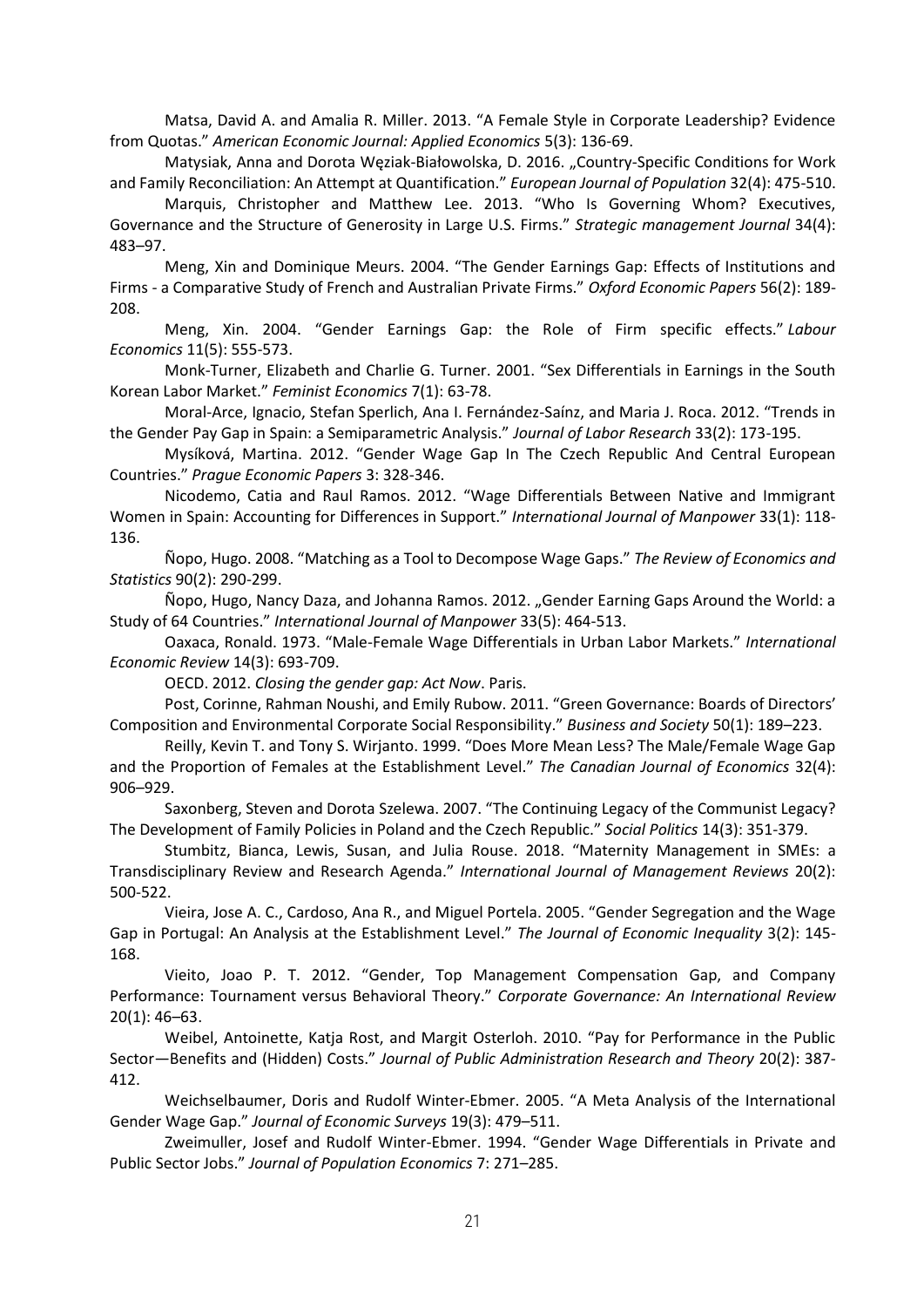# Appendix

#### **Table A1. Ñopo decomposition results by various combinations of covariates included in the matching procedure (all employees, regardless of firm size)**

| Combination (dummies for)                                                          | Matched<br>men | Matched<br>females | Average wage<br>difference | Average<br>adjusted wage<br>gap |
|------------------------------------------------------------------------------------|----------------|--------------------|----------------------------|---------------------------------|
| age + education                                                                    | 86%            | 78%                | $-15.2%$                   | $-17.9%$                        |
| age+ education+ experience                                                         | 77%            | 69%                | $-15.2%$                   | $-18.4%$                        |
| age + education + experience + tenure                                              | 65%            | 58%                | $-15.2%$                   | $-18.8\%$                       |
| age + education + experience + tenure +<br>occupations                             | 47%            | 42%                | $-15.2%$                   | $-15.1%$                        |
| age + education + experience + tenure +<br>occupations + contract type             | 44%            | 40%                | $-15.2%$                   | $-15.0%$                        |
| age + education + experience + tenure +<br>occupations + contract type + part time | 43%            | 38%                | $-15.2%$                   | $-15.1%$                        |
| $age + education + occupations$                                                    | 67%            | 59%                | $-15.2%$                   | $-14.5%$                        |

Notes: The age is measured by five dummy variables for age groups: (1) 15-24, (2) 25-44, (3) 45-54, (4) 55-64, and (5) age 65+), education is measured by five education groups: (1) tertiary, (2) secondary vocational, (3) secondary general, (4) basic vocational, and (5) primary and less); experience and tenure are measured by four dummy variables: (1) 0-1 year, (2) 1-5 years, (3) 5-20 years, (4) more than 20 years, occupations are measured by five dummy variables reflecting the major occupation groups based on ISCO classification: (1) major group 1; (2) major groups 2 and 3 (), (3) major groups 4 and 5, (4) major groups 6 and 9; (5) major groups 7 and 8; contract type is measured by two dummy variables: (1) contract for indefinite period, (2) temporary contract; part time is measure by a dummy variable.

### **Table A2. Coefficients of women's and female managers' shares obtained from OLS estimation of gender pay gaps at firm level**

| Firm level:                           | Model 1    |          | Model 2    |            |  |
|---------------------------------------|------------|----------|------------|------------|--|
|                                       | private    | public   | private    | public     |  |
| Share of female workers               | $0.138***$ | $-0.038$ | $0.155***$ | $-0.028$   |  |
|                                       | (0.035)    | (0.041)  | (0.031)    | (0.036)    |  |
| Share of female managers              | $-0.012$   | $0.042*$ | $-0.018$   | $0.043*$   |  |
|                                       | (0.029)    | (0.022)  | (0.032)    | (0.024)    |  |
| Share of workers aged 25-29           |            |          | 0.072      | $-0.024$   |  |
|                                       |            |          | (0.063)    | (0.087)    |  |
| Share of workers aged 55+             |            |          | $0.194***$ | $0.199***$ |  |
|                                       |            |          | (0.074)    | (0.076)    |  |
| Share of tertiary educated workers    |            |          | $-0.021$   | $0.123***$ |  |
|                                       |            |          | (0.025)    | (0.027)    |  |
| Share of part-time workers            |            |          | 0.004      | $0.330***$ |  |
|                                       |            |          | (0.048)    | (0.090)    |  |
| Share of temporary workers            |            |          | 0.036      | $-0.030$   |  |
|                                       |            |          | (0.025)    | (0.028)    |  |
| Collective bargaining - central level | $-0.012$   | 0.033    | $-0.012$   | 0.032      |  |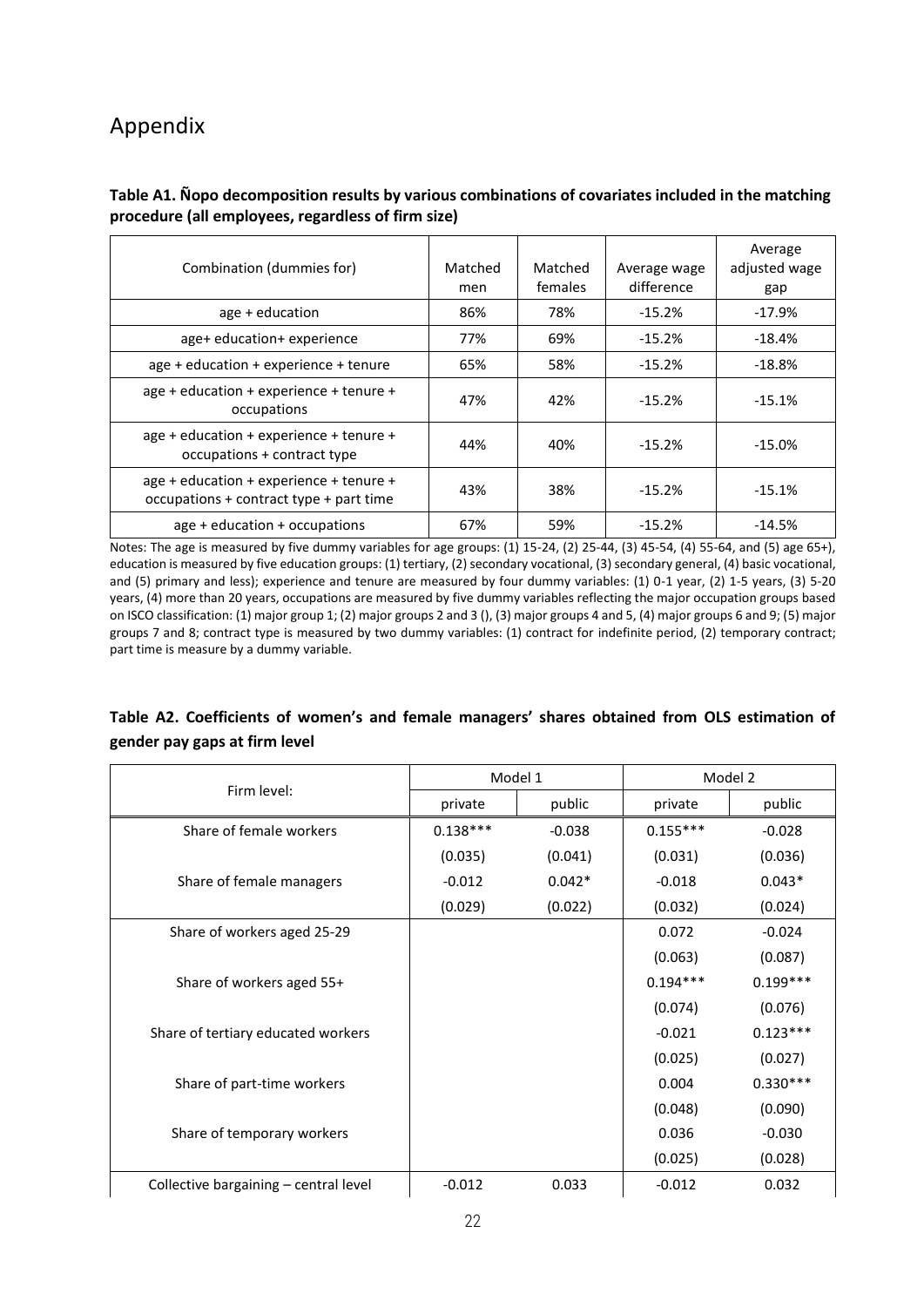|                                    | (0.024)     | (0.031)     | (0.022)     | (0.034)     |
|------------------------------------|-------------|-------------|-------------|-------------|
| Collective bargaining - firm level | $-0.019*$   | $-0.026**$  | $-0.024**$  | $-0.008$    |
|                                    | (0.010)     | (0.012)     | (0.012)     | (0.015)     |
| NACE: Agriculture                  | 0.009       | 0.002       | $-0.005$    | $-0.026$    |
|                                    | (0.066)     | (0.032)     | (0.064)     | (0.047)     |
| <b>NACE: Construction</b>          | $-0.003$    | $-0.025$    | $-0.011$    | $-0.020$    |
|                                    | (0.038)     | (0.053)     | (0.038)     | (0.055)     |
| <b>NACE: Market services</b>       | $0.037***$  | $0.110***$  | $0.035**$   | $0.090***$  |
|                                    | (0.012)     | (0.021)     | (0.015)     | (0.020)     |
| NACE: Non-market services          | $0.082***$  | $0.083***$  | $0.058***$  | $0.044**$   |
|                                    | (0.020)     | (0.024)     | (0.019)     | (0.020)     |
| Firm size: 500-1000                | 0.001       | $-0.092***$ | 0.003       | $-0.077***$ |
|                                    | (0.013)     | (0.017)     | (0.013)     | (0.014)     |
| Firm size: 1000-3000               | 0.001       | $-0.100***$ | 0.002       | $-0.087***$ |
|                                    | (0.012)     | (0.016)     | (0.013)     | (0.014)     |
| Firm size: 3000-5000               | $-0.077**$  | $-0.166***$ | $-0.073**$  | $-0.148***$ |
|                                    | (0.033)     | (0.034)     | (0.029)     | (0.031)     |
| Firm size: 5000-10000              | $-0.028$    | $-0.225***$ | $-0.026$    | $-0.211***$ |
|                                    | (0.033)     | (0.032)     | (0.040)     | (0.035)     |
| Constant                           | $-0.224***$ | $-0.121***$ | $-0.259***$ | $-0.214***$ |
|                                    | (0.022)     | (0.030)     | (0.033)     | (0.046)     |
| Number of observations             | 2,189       | 1,645       | 2,189       | 1,645       |
| R <sub>2</sub>                     | 0.057       | 0.105       | 0.063       | 0.132       |

Notes: Bootstrapped standard errors in parentheses; \*\*\* p<0.01, \*\* p<0.05, \* p<0.1. Regressions control for regional dummies.

#### **Table A3. Coefficients of women's and female managers' shares from the regression of the (recentered) influence function (RIF) of the unconditional quantiles of gender pay gaps at the firm level: private sector**

|                                    | private sector |            |             |             |          |
|------------------------------------|----------------|------------|-------------|-------------|----------|
| Firm-level:                        | $10^{th}$ p    | $25th$ p   | $50th$ p    | $75th$ p    | $90th$ p |
| Share of female workers            | $0.236***$     | $0.168***$ | $0.098***$  | 0.048       | 0.007    |
|                                    | (0.050)        | (0.029)    | (0.027)     | (0.031)     | (0.039)  |
|                                    | $-0.015$       | 0.001      | $-0.011$    | 0.004       | 0.058    |
| Share of female managers           | (0.040)        | (0.025)    | (0.024)     | (0.022)     | (0.039)  |
| Share of workers aged 25-29        | 0.093          | 0.083      | 0.078       | 0.047       | $-0.148$ |
|                                    | (0.104)        | (0.080)    | (0.065)     | (0.068)     | (0.100)  |
| Share of workers aged 55+          | 0.217          | $0.161**$  | 0.101       | 0.068       | $-0.009$ |
|                                    | (0.141)        | (0.076)    | (0.066)     | (0.072)     | (0.114)  |
| Share of tertiary educated workers | $0.084**$      | 0.001      | $-0.102***$ | $-0.129***$ | $-0.022$ |
|                                    | (0.038)        | (0.026)    | (0.025)     | (0.029)     | (0.046)  |
| Share of part-time workers         | $-0.087$       | $-0.040$   | 0.050       | $-0.001$    | 0.042    |
|                                    | (0.087)        | (0.060)    | (0.060)     | (0.062)     | (0.096)  |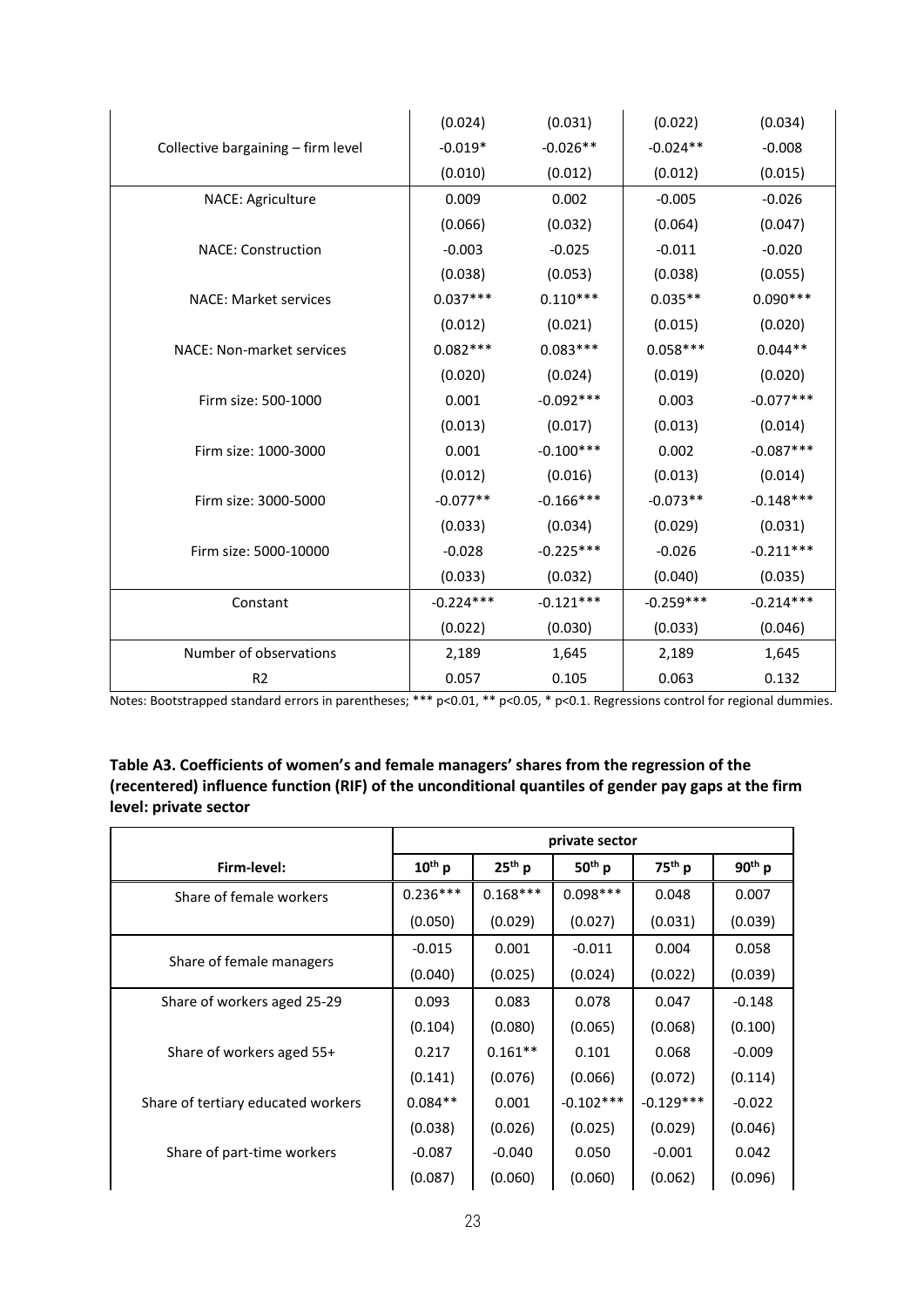| Share of temporary workers            | 0.048       | $0.043*$    | $0.037**$   | $0.049**$   | 0.021       |
|---------------------------------------|-------------|-------------|-------------|-------------|-------------|
|                                       | (0.034)     | (0.023)     | (0.019)     | (0.023)     | (0.038)     |
| Collective bargaining - central level | $-0.041$    | $-0.012$    | 0.007       | 0.000       | 0.000       |
|                                       | (0.049)     | (0.034)     | (0.031)     | (0.031)     | (0.041)     |
| Collective bargaining - firm level    | $-0.016$    | $-0.022$    | $-0.005$    | $-0.017*$   | $-0.024$    |
|                                       | (0.016)     | (0.014)     | (0.012)     | (0.010)     | (0.018)     |
| NACE: Agriculture                     | $-0.120$    | 0.063       | 0.051       | 0.024       | 0.003       |
|                                       | (0.174)     | (0.082)     | (0.068)     | (0.066)     | (0.082)     |
| <b>NACE: Construction</b>             | $-0.111**$  | $-0.025$    | 0.004       | 0.040       | $0.129***$  |
|                                       | (0.053)     | (0.032)     | (0.022)     | (0.025)     | (0.046)     |
| <b>NACE: Market services</b>          | 0.005       | $0.032**$   | $0.044***$  | $0.053***$  | $0.052**$   |
|                                       | (0.022)     | (0.015)     | (0.015)     | (0.016)     | (0.025)     |
| NACE: Non-market services             | $-0.019$    | $0.043**$   | $0.087***$  | $0.080***$  | 0.039       |
|                                       | (0.033)     | (0.021)     | (0.024)     | (0.024)     | (0.031)     |
| Firm size: 500-1000                   | $0.052**$   | 0.024       | $-0.003$    | $-0.037***$ | $-0.043**$  |
|                                       | (0.022)     | (0.017)     | (0.013)     | (0.013)     | (0.021)     |
| Firm size: 1000-3000                  | $0.068***$  | 0.027       | $-0.013$    | $-0.022$    | $-0.064***$ |
|                                       | (0.026)     | (0.017)     | (0.015)     | (0.016)     | (0.025)     |
| Firm size: 3000-5000                  | 0.001       | $-0.002$    | $-0.075**$  | $-0.071***$ | $-0.138***$ |
|                                       | (0.068)     | (0.048)     | (0.036)     | (0.026)     | (0.026)     |
| Firm size: 5000-10000                 | 0.063       | 0.039       | $-0.073$    | $-0.103**$  | $-0.128*$   |
|                                       | (0.069)     | (0.050)     | (0.053)     | (0.050)     | (0.068)     |
| Constant                              | $-0.573***$ | $-0.382***$ | $-0.203***$ | $-0.044$    | $0.091**$   |
|                                       | (0.051)     | (0.033)     | (0.024)     | (0.029)     | (0.035)     |
| Number of observations                | 2,189       | 2,189       | 2,189       | 2,189       | 2,189       |
| R <sub>2</sub>                        | 0.050       | 0.060       | 0.060       | 0.062       | 0.035       |

Notes: The same as in Table A2.

### **Table A4. Coefficients of women's and female managers'shares from the regression of the (recentered) influence function (RIF) of the unconditional quantiles of gender pay gaps at the firm level: public sector**

|                             | public sector |          |          |                    |           |  |
|-----------------------------|---------------|----------|----------|--------------------|-----------|--|
| Firm-level:                 | $10th$ p      | $25th$ p | $50th$ p | 75 <sup>th</sup> p | $90th$ p  |  |
| Share of female workers     | $-0.054$      | $-0.061$ | $-0.003$ | $-0.006$           | 0.041     |  |
|                             | (0.078)       | (0.058)  | (0.037)  | (0.041)            | (0.079)   |  |
| Share of female managers    | $-0.004$      | 0.023    | 0.024    | 0.022              | $0.103**$ |  |
|                             | (0.048)       | (0.032)  | (0.022)  | (0.020)            | (0.042)   |  |
| Share of workers aged 25-29 | $0.462**$     | $-0.015$ | 0.074    | $-0.110$           | $-0.356$  |  |
|                             | (0.205)       | (0.145)  | (0.125)  | (0.125)            | (0.238)   |  |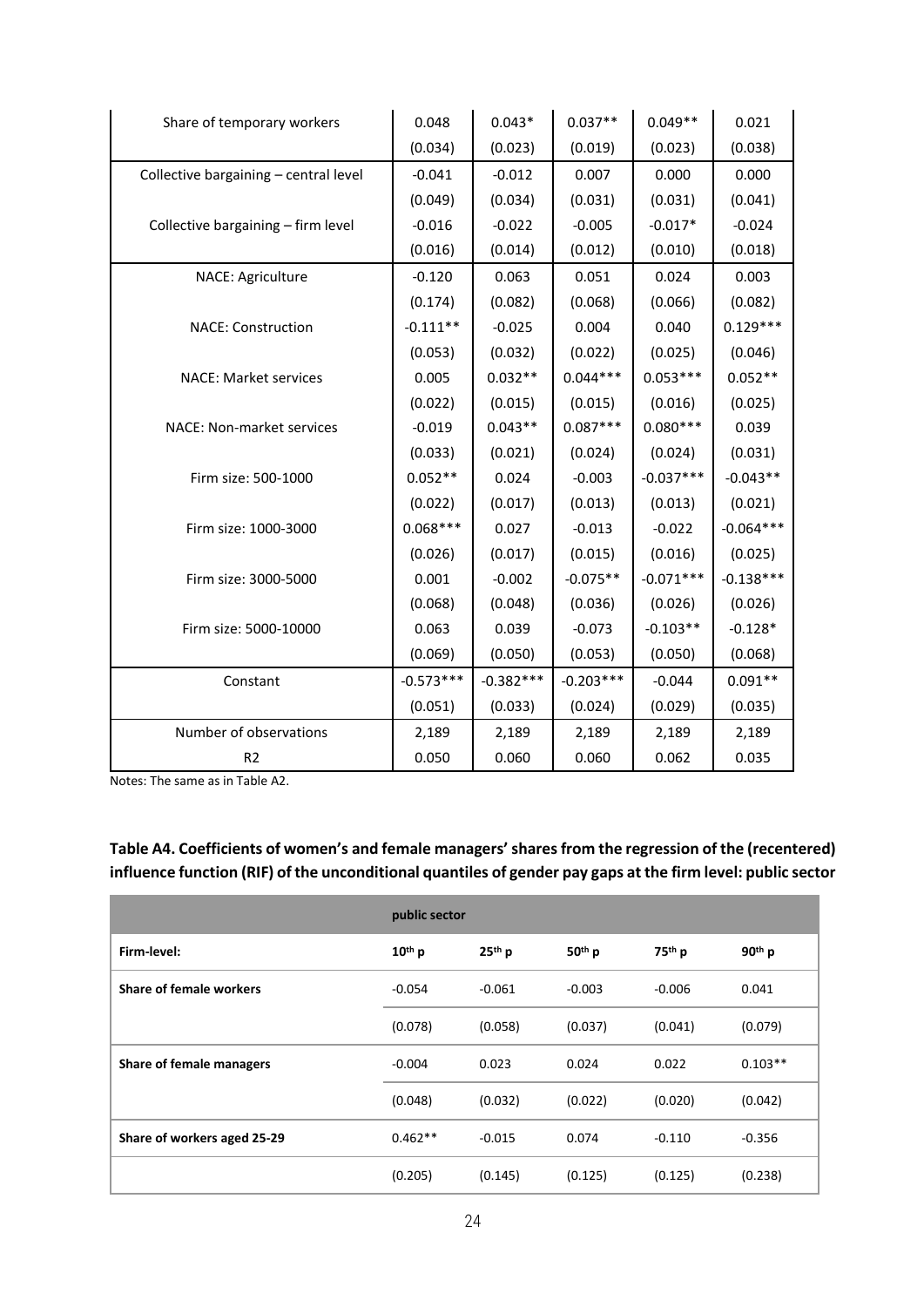| Share of workers aged 55+             | $0.643***$  | $0.313***$  | $0.215***$  | 0.050       | $-0.031$    |
|---------------------------------------|-------------|-------------|-------------|-------------|-------------|
|                                       | (0.174)     | (0.099)     | (0.069)     | (0.082)     | (0.131)     |
| Share of tertiary educated workers    | $0.359***$  | $0.290***$  | $0.103***$  | $-0.032$    | $-0.100*$   |
|                                       | (0.063)     | (0.040)     | (0.031)     | (0.035)     | (0.054)     |
| Share of part-time workers            | $0.285***$  | 0.045       | 0.049       | $0.275***$  | $0.814***$  |
|                                       | (0.087)     | (0.105)     | (0.090)     | (0.105)     | (0.268)     |
| Share of temporary workers            | 0.059       | 0.052       | $-0.070$    | $-0.069$    | $-0.032$    |
|                                       | (0.071)     | (0.055)     | (0.048)     | (0.049)     | (0.081)     |
| Collective bargaining - central level | $-0.052$    | 0.026       | 0.025       | 0.013       | 0.081       |
|                                       | (0.052)     | (0.028)     | (0.025)     | (0.031)     | (0.062)     |
| Collective bargaining - firm level    | $-0.014$    | $-0.022$    | $-0.017$    | $-0.017$    | $-0.002$    |
|                                       | (0.036)     | (0.017)     | (0.013)     | (0.015)     | (0.026)     |
| <b>NACE: Agriculture</b>              | $0.139***$  | 0.027       | $-0.073$    | $-0.054$    | $-0.127***$ |
|                                       | (0.052)     | (0.122)     | (0.078)     | (0.055)     | (0.048)     |
| <b>NACE: Construction</b>             | $-0.126$    | $-0.037$    | $-0.003$    | 0.030       | 0.091       |
|                                       | (0.146)     | (0.080)     | (0.050)     | (0.039)     | (0.089)     |
| <b>NACE: Market services</b>          | 0.062       | $0.106***$  | $0.102***$  | $0.104***$  | $0.111***$  |
|                                       | (0.048)     | (0.030)     | (0.024)     | (0.025)     | (0.040)     |
| <b>NACE: Non-market services</b>      | 0.009       | 0.047       | $0.045*$    | $0.073***$  | 0.051       |
|                                       | (0.048)     | (0.036)     | (0.024)     | (0.028)     | (0.044)     |
| Firm size: 500-1000                   | $-0.082**$  | $-0.074***$ | $-0.058***$ | $-0.077***$ | $-0.120***$ |
|                                       | (0.039)     | (0.025)     | (0.015)     | (0.016)     | (0.024)     |
| Firm size: 1000-3000                  | $-0.064*$   | $-0.068**$  | $-0.084***$ | $-0.083***$ | $-0.115***$ |
|                                       | (0.035)     | (0.027)     | (0.016)     | (0.017)     | (0.029)     |
| Firm size: 3000-5000                  | $-0.245**$  | $-0.199***$ | $-0.121***$ | $-0.095***$ | $-0.098$    |
|                                       | (0.121)     | (0.059)     | (0.042)     | (0.028)     | (0.060)     |
| Firm size: 5000-10000                 | $-0.480**$  | $-0.328***$ | $-0.166***$ | $-0.116***$ | $-0.104**$  |
|                                       | (0.199)     | (0.095)     | (0.040)     | (0.024)     | (0.040)     |
| Constant                              | $-0.698***$ | $-0.387***$ | $-0.190***$ | 0.002       | $0.154**$   |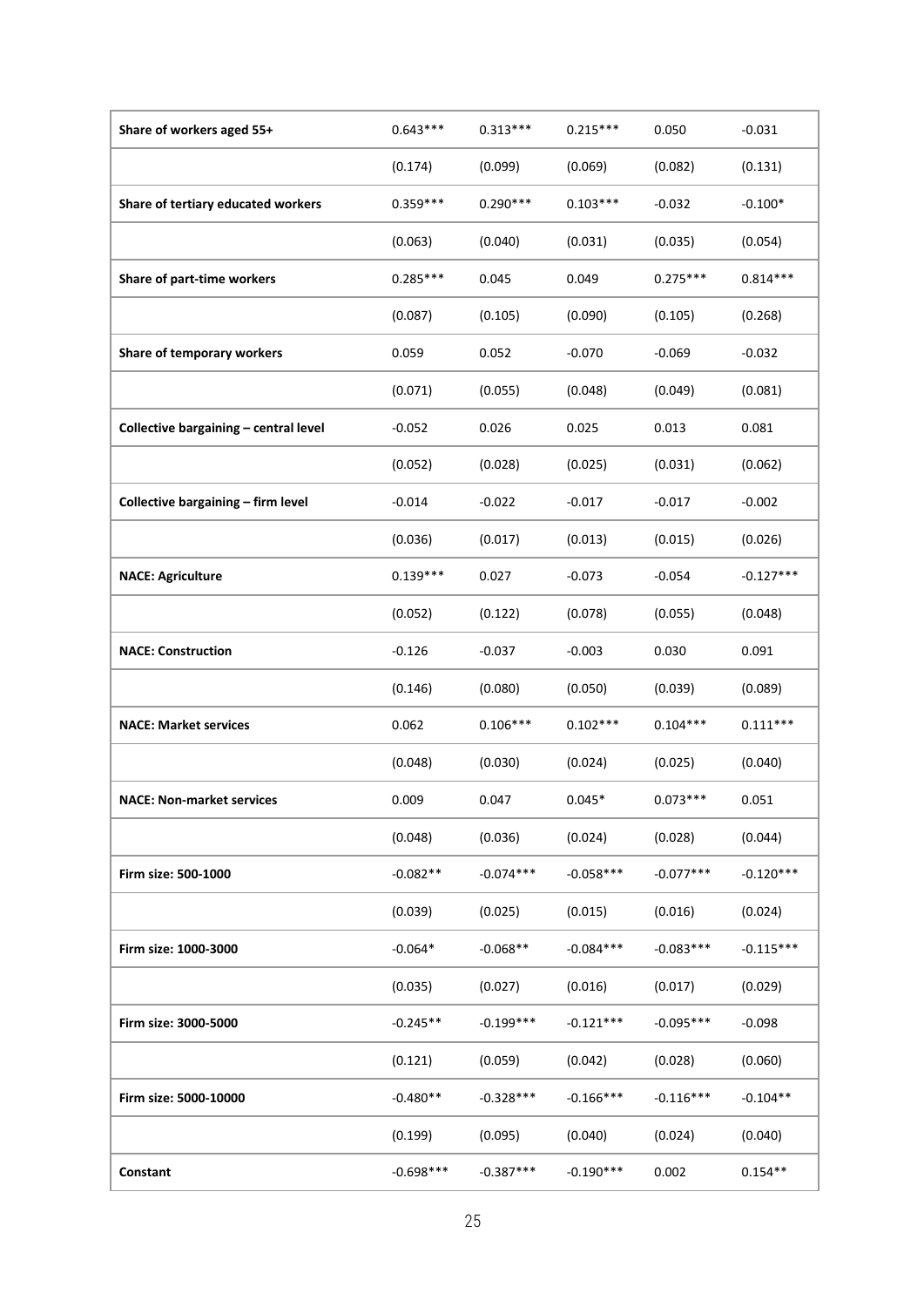|                               | (0.100) | (0.050) | (0.036) | (0.038) | (0.079) |
|-------------------------------|---------|---------|---------|---------|---------|
| <b>Number of observations</b> | 1,645   | 1,645   | 1,645   | 1,645   | 1,645   |
| <b>R2</b>                     | 0.094   | 0.137   | 0.106   | 0.075   | 0.076   |

Notes: The same as in Table A2.

#### **Table A5. Coefficients of women's and female managers' shares from the OLS regression of gender pay gaps at the firm level, low, medium, and high human capital firms**

|                                          | private sector |                   |              | public sector |                   |              |
|------------------------------------------|----------------|-------------------|--------------|---------------|-------------------|--------------|
| Firm-level:                              | low skilled    | medium<br>skilled | high skilled | low skilled   | medium<br>skilled | high skilled |
| <b>Share of female workers</b>           | $0.219***$     | $0.122*$          | 0.083        | 0.063         | $0.136*$          | $-0.03$      |
|                                          | (0.080)        | (0.064)           | (0.051)      | (0.073)       | (0.075)           | (0.059)      |
| <b>Share of female managers</b>          | $-0.052$       | 0.003             | 0.045        | 0.013         | 0.009             | $0.096***$   |
|                                          | (0.063)        | (0.052)           | (0.046)      | (0.047)       | (0.053)           | (0.029)      |
| Share of workers aged 25-29              | 0.030          | $0.374**$         | 0.012        | 0.080         | $0.658**$         | $-0.110$     |
|                                          | (0.200)        | (0.180)           | (0.073)      | (0.267)       | (0.278)           | (0.108)      |
| Share of workers aged 55+                | 0.187          | $0.350***$        | 0.032        | 0.235         | $0.392***$        | 0.124        |
|                                          | (0.154)        | (0.127)           | (0.122)      | (0.193)       | (0.149)           | (0.120)      |
| Share of part-time workers               | 0.022          | 0.038             | 0.006        | 0.230         | $-0.011$          | $0.420***$   |
|                                          | (0.150)        | (0.240)           | (0.055)      | (0.367)       | (0.205)           | (0.091)      |
| Share of temporary workers               | 0.028          | $-0.006$          | 0.036        | $-0.027$      | 0.011             | $-0.041$     |
|                                          | (0.052)        | (0.048)           | (0.031)      | (0.075)       | (0.118)           | (0.050)      |
| Collective bargaining - central<br>level | 0.014          | $-0.037$          | $-0.002$     | $-0.049$      | 0.004             | $0.075**$    |
|                                          | (0.054)        | (0.056)           | (0.033)      | (0.071)       | (0.061)           | (0.036)      |
| Collective bargaining -<br>firm<br>level | $-0.016$       | $-0.046*$         | $-0.005$     | $-0.022$      | $-0.019$          | 0.017        |
|                                          | (0.024)        | (0.027)           | (0.015)      | (0.025)       | (0.030)           | (0.024)      |
| <b>NACE: Agriculture</b>                 | 0.083          | $-0.158$          | dropped      | $-0.033$      | 0.034             | 0.039        |
|                                          | (0.087)        | (0.156)           |              | (0.067)       | (0.051)           | (0.064)      |
| <b>NACE: Construction</b>                | $-0.032$       | $-0.043$          | 0.042        | $-0.026$      | $-0.114**$        | dropped      |